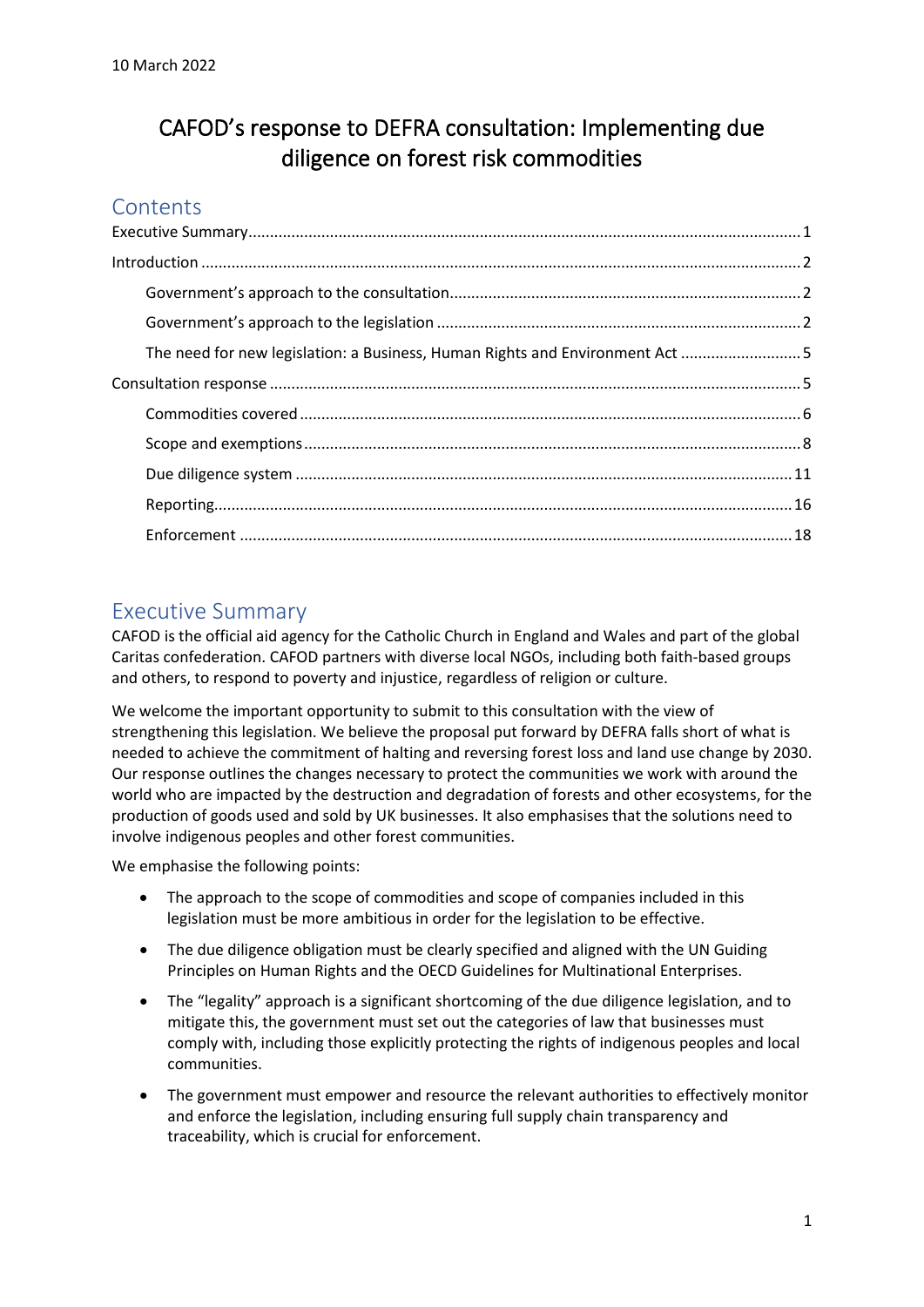While we would welcome these changes to the regulation, we are also concerned at the approach which notably excludes internationally recognised human rights - against the express advice of the Government's own multi-stakeholder taskforce, the Global Resource Initiative (GRI). We believe the Environment Act provision on forest-risk commodities is inherently limited and must be seen as a first step towards stronger legislation that tackles all human rights and environmental violations in the supply chains and operations of UK companies, across all sectors and issues: a "Business, Human Rights and Environment Act" [\(https://corporatejusticecoalition.org/uncategorised/principal](https://corporatejusticecoalition.org/uncategorised/principal-elements-of-a-uk-corporate-duty-to-prevent-adverse-human-rights-and-environmental-impacts-a-failure-to-prevent-law/)[elements-of-a-uk-corporate-duty-to-prevent-adverse-human-rights-and-environmental-impacts-a](https://corporatejusticecoalition.org/uncategorised/principal-elements-of-a-uk-corporate-duty-to-prevent-adverse-human-rights-and-environmental-impacts-a-failure-to-prevent-law/)[failure-to-prevent-law/\)](https://corporatejusticecoalition.org/uncategorised/principal-elements-of-a-uk-corporate-duty-to-prevent-adverse-human-rights-and-environmental-impacts-a-failure-to-prevent-law/).

## <span id="page-1-0"></span>Introduction

#### <span id="page-1-1"></span>Government's approach to the consultation

CAFOD welcomes the opportunity to submit evidence to this crucial consultation on the implementation of due diligence legislation on forest-risk commodities.

In the first instance, we wish to raise our concerns about the structure and framing of the consultation, such as the multiple-choice answers to question 28, 35, 36 and 37 which significantly constrains the ability of respondents to input in a meaningful way. We are equally concerned that the consultation neglects to ask specific questions on applicable law and the due diligence system, which are integral to this legislation and should not be simply left to Guidance: particularly given the central importance of these components. We urge DEFRA to carefully consider all responses on these issues that fall largely out of the scope of the consultation questions.

We also wish to raise that, given the structure and framing of the consultation, and the lack of accessibility measures such as translation of key documents, it has been challenging for CAFOD partners, including forest communities and Indigenous peoples, to input to this consultation.

#### <span id="page-1-2"></span>Government's approach to the legislation

CAFOD strongly believes that we cannot prevent deforestation without protecting the rights of communities around the world whose lives are integrally bound up in their land, forests and rivers, and who defend forests and other ecosystems (see CAFOD's report on land and environmental human rights defenders in Latin America, for further detail [https://cafod.org.uk/About-us/Policy](https://cafod.org.uk/About-us/Policy-and-research/Private-sector/Human-rights-Latin-America)[and-research/Private-sector/Human-rights-Latin-America.](https://cafod.org.uk/About-us/Policy-and-research/Private-sector/Human-rights-Latin-America)) **This includes people such as Claudelice da Silva Santos in Brazil, campaigning for justice for the murders of her brother and sister-in-law, Brazil nut collectors killed in 2011 for defending their land and forest from loggers and cattle ranchers.** The Land Pastoral Commission (CPT) of the Brazilian Catholic Bishops' Conference (CNBB), which supports Claudelice, have recorded an increase in territorial invasions of 103 percent between 2019 to 2020, with 71 per cent of those affected indigenous peoples. "Defending human rights and defending the environment is to defend dignity. It's fundamentally important for us in the Amazon, because in the last few years our struggle to defend to the forest has been attacked and criminalised," says Claudelice. Indigenous peoples and local communities are often the best protectors of land and forests: 45% of intact forest in the Amazon lies within Indigenous-occupied land [\(https://www.fao.org/americas/noticias/ver/en/c/1381870/\)](https://www.fao.org/americas/noticias/ver/en/c/1381870/). A combined approach to human rights and the environment is needed to protect forests, ecosystems and communities from abuse.

We are concerned that human rights are not recognised in the primary legislation nor referred to in the consultation – yet an integrated approach to human rights and the environment is essential to protect forests, ecosystems and biodiversity. The Government's own taskforce, the Global Resource Initiative (GRI), recommended that "The mandatory due diligence obligation should require companies to analyse the presence of environmental and human rights risks and impacts within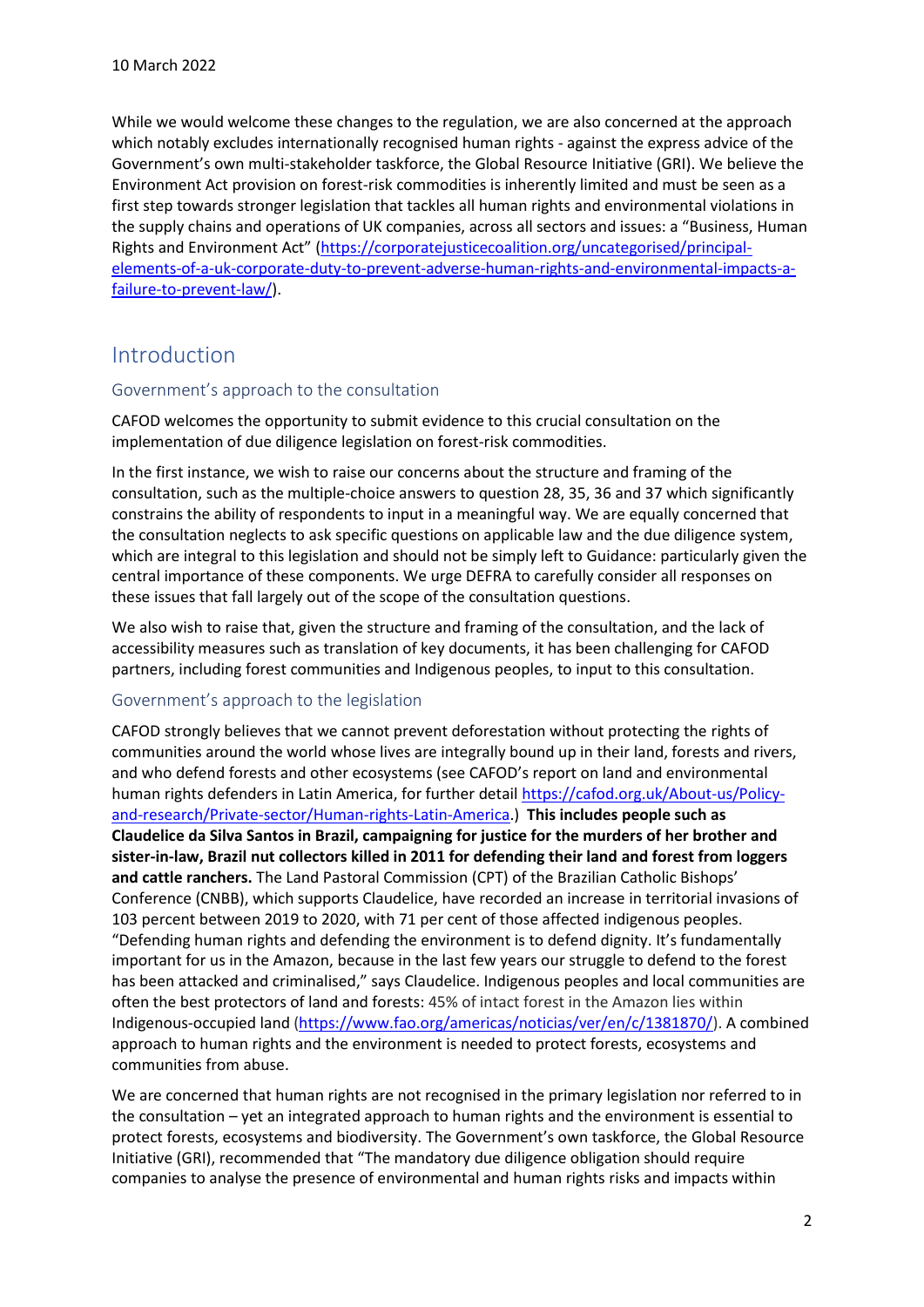their supply chains" [\(https://www.gov.uk/government/publications/global-resource-initiative](https://www.gov.uk/government/publications/global-resource-initiative-taskforce)[taskforce\)](https://www.gov.uk/government/publications/global-resource-initiative-taskforce). Parliamentarians have repeatedly raised the need for an integrated approach to human rights and the environment: for instance an amendment tabled in the Commons in 2020 [\(https://corporatejusticecoalition.org/resources/briefing-on-the-environment-bill-amendment-nc5](https://corporatejusticecoalition.org/resources/briefing-on-the-environment-bill-amendment-nc5-on-due-diligence-legislation/) [on-due-diligence-legislation/\)](https://corporatejusticecoalition.org/resources/briefing-on-the-environment-bill-amendment-nc5-on-due-diligence-legislation/) and a series of interventions by Peers during report stage [\(https://hansard.parliament.uk/lords/2021-06-07/debates/6E1FE4FF-613D-44D6-8668-](https://hansard.parliament.uk/lords/2021-06-07/debates/6E1FE4FF-613D-44D6-8668-C8468E87D916/EnvironmentBill) [C8468E87D916/EnvironmentBill\)](https://hansard.parliament.uk/lords/2021-06-07/debates/6E1FE4FF-613D-44D6-8668-C8468E87D916/EnvironmentBill). The message that human rights and the environment must not be 'siloed' into discrete policy areas, was outlined in an open letter ahead of COP26 signed by 180 indigenous peoples' organisations, civil society groups, human rights, activists, academics and experts from 58 countries [\(Open letter from civil society to world leaders: Put human rights at the](https://www.business-humanrights.org/en/latest-news/open-letter-from-civil-society-to-world-leaders-put-human-rights-at-the-centre-of-environmental-policy/)  centre of environmental policy - [Business & Human Rights Resource Centre \(business](https://www.business-humanrights.org/en/latest-news/open-letter-from-civil-society-to-world-leaders-put-human-rights-at-the-centre-of-environmental-policy/)[humanrights.org\).](https://www.business-humanrights.org/en/latest-news/open-letter-from-civil-society-to-world-leaders-put-human-rights-at-the-centre-of-environmental-policy/) Multiple businesses, including Unilever and Nestle, expressed in their responses to DEFRA's Environment Bill 2020 consultation that human rights should be expressly included in the proposals.

In the absence of international human rights obligations and laws in the primary legislation, we are calling on the government to put Indigenous peoples and other local communities at the heart of the implementation of this legislation, through: ensuring that the law (including the commodities covered, timeframe and scope) is designed with impacted communities at its centre; that businesses conduct due diligence aligned with authoritative global standards, the UN Guiding Principles on Business and Human Rights (UNGPs)

[\(https://www.ohchr.org/Documents/Publications/GuidingPrinciplesBusinessHR\\_EN.pdf\)](https://www.ohchr.org/Documents/Publications/GuidingPrinciplesBusinessHR_EN.pdf) and OECD Guidelines for Multinational Enterprises [\(https://www.oecd.org/corporate/mne/\)](https://www.oecd.org/corporate/mne/); that the law sets out that the relevant local laws businesses must comply with, including those that protect indigenous peoples and local communities; and ensuring that there are sufficiently strong penalties to deter behaviour that poses a threat to the lands and livelihoods of the communities we work with.

#### **a) The approach to the scope of commodities and scope of companies included in this legislation must be more ambitious in order for the legislation to be effective.**

We are deeply concerned about the lack of ambition shown in the proposal on commodities and scope of companies, which could have far-reaching detrimental impacts on communities supported by CAFOD partners around the world. We urge the government to bring in legislation that includes the widest scope of commodities to be included in the legislation from the very beginning, that requirements are apply uniformly across all forest-risk commodity supply chains, and that all companies using forest risk commodities in their UK commercial activities are subject to the Schedule 17 requirements without exemption.

We also wish to state that commodity-focused, sector specific approach taken by the UK government in this legislation is not the most effective approach to regulating UK company supply chains. Many communities we work with impacted by the destruction and conversion of forests and other ecosystems for the production of commodities later sold by UK businesses, including and going beyond the specific commodities proposed for coverage in this law**. For instance, illegal gold mining is creating deadly conflict, deforestation and poisoning water sources in the community of Palimiu, in Yanomami Indigenous Territory, in the Brazilian Amazon**. As much as 28% of gold exported from Brazil i[s illegal](http://www.lagesa.org/wp-content/uploads/documents/Manzolli_Rajao_21_Illegal_gold.pdf) [\(http://www.lagesa.org/wp-](http://www.lagesa.org/wp-content/uploads/documents/Manzolli_Rajao_21_Illegal_gold.pdf)

[content/uploads/documents/Manzolli\\_Rajao\\_21\\_Illegal\\_gold.pdf\)](http://www.lagesa.org/wp-content/uploads/documents/Manzolli_Rajao_21_Illegal_gold.pdf) and the UK, as the international centre of the mining industry, is a major [importer](https://www.reuters.com/world/americas/nearly-30-brazils-gold-exports-are-illegal-report-says-2021-08-30/) of gold from Brazil

[\(https://www.reuters.com/world/americas/nearly-30-brazils-gold-exports-are-illegal-report-says-](https://www.reuters.com/world/americas/nearly-30-brazils-gold-exports-are-illegal-report-says-2021-08-30)[2021-08-30\)](https://www.reuters.com/world/americas/nearly-30-brazils-gold-exports-are-illegal-report-says-2021-08-30). Yanomami leader, Davi Kopenawa Yanomami, describes this gold as "full of my people's blood." Land deforested for timber is then often then used to grow agricultural commodities and/or for the extraction of minerals. In 2020 the GRI Taskforce recommended that **"**a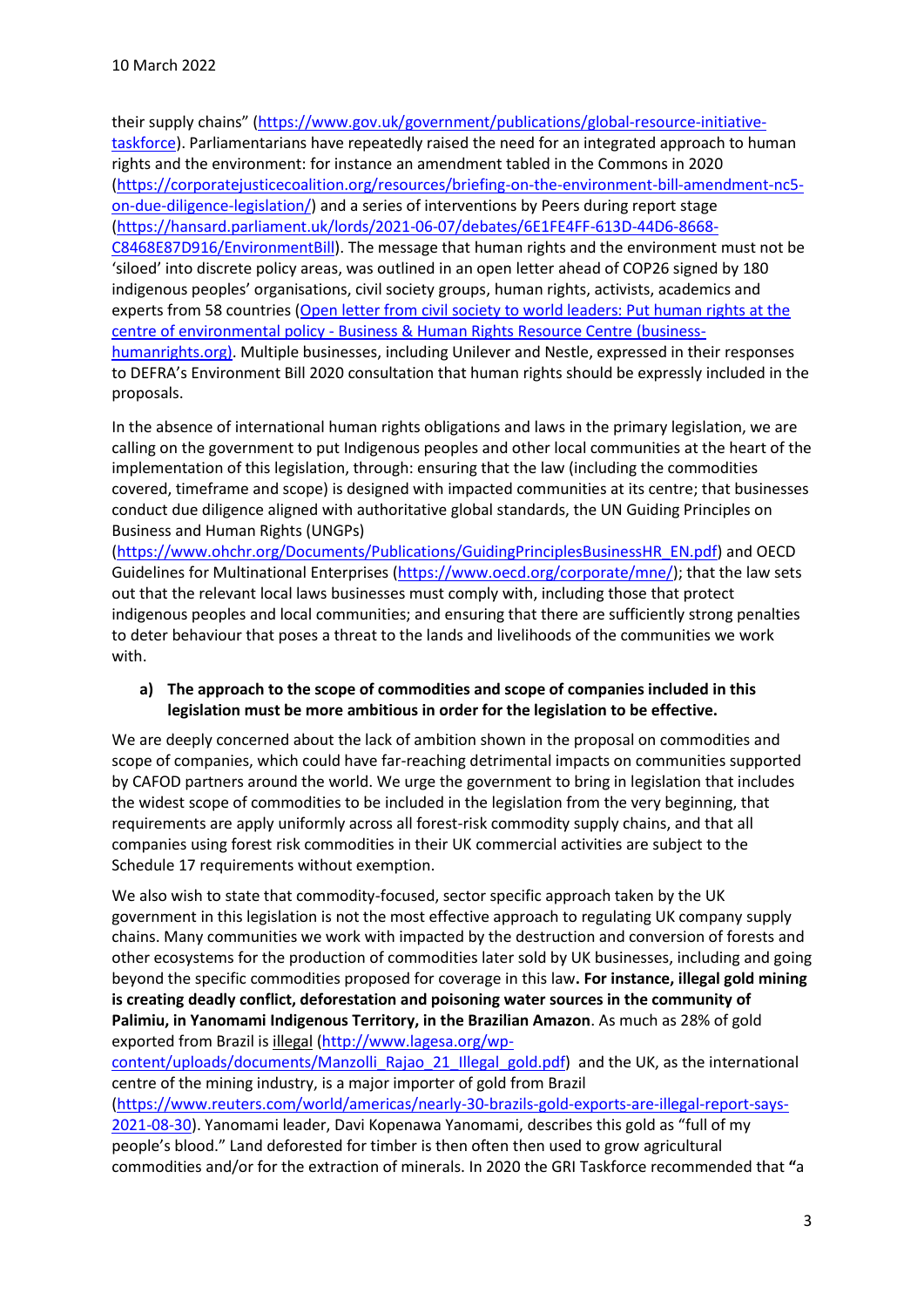focus on forests and land conversion should only be a first step – wider environmental and human rights impacts associated with commodity production and trade must also be addressed and the lessons extended to other food commodities and beyond." [\(https://partnershipsforforests.com/gri](https://partnershipsforforests.com/gri-final-recommendations-report/)[final-recommendations-report/\)](https://partnershipsforforests.com/gri-final-recommendations-report/).

The commodity-focused, sector-specific approach could also lead to a patchwork of rules that impose a greater compliance burden on businesses. The UK's Modern Slavery Act (2015) takes a similar approach, only dealing with a subset of human rights. This approach risks being less effective than a more comprehensive and consistent approach contained within a single piece of legislation, such as the proposed EU human rights due diligence law which includes environmental and human rights due diligence in a manner more consistent with the UNGPs.

**b) The due diligence obligation must be clearly specified and aligned with the UN Guiding Principles on Human Rights (UNGPs) and the OECD Guidelines for Multinational Enterprises.**

As it stands, the 'due diligence system' that forms part of Schedule 17 has been envisioned in a far simpler way than set out in authoritative frameworks from the OECD Guidelines and UNGPs. We urge that the secondary legislation clearly specifies what businesses need to do to meet their due diligence obligation, and that this is aligned with the OECD Guidelines and UNGPs, encompassing: due diligence for both human rights and the environment (going beyond what is "illegal" in producer countries); a comprehensive approach which includes the participation of local communities and indigenous peoples in the identification, prevention, mitigation and accounting of impacts; and ensuring that due diligence is a continuous improvement process which incentivizes engagement with suppliers, rather than a "cut and run" approach.

**c) The "legality" approach is a significant shortcoming of the due diligence legislation. The government should at a minimum set out the categories of law that businesses must comply with, including those explicitly protecting the rights of indigenous peoples and local communities.**

We are concerned at the approach in Schedule 17, as much deforestation is technically "legal" but still harmful to human rights and the environment. For instance, **CAFOD partner the Episcopal Commission for Natural Resources, CERN-CENCO, in the DRC, has been working to protect the forest lung of the Congo Basin.** CERN is campaigning for the Congolese government to not to proceed with the lifting of the moratorium on the allocation of new forestry concessions. If the Environment Bill takes an "illegal only" approach to deforestation, commodities sourced via deforestation enabled by the lifting of this moratorium could be used and sold by UK companies.

**CAFOD also supports the Hutukara Associação Yanomami (HAY) who are facing renewed threats to their lives, livelihoods and lands from legal reforms proposed by the Brazilian Government that would open up vast tracts of indigenous lands for mining, logging and agribusiness.** They say: "We Yanomami and Ye'kwana, peoples of the forest, have come here to speak clearly: we are against Bill 191/2020 which will only bring disease, death and sadness to the indigenous peoples." (http://emdefesadosterritorios.org/wp-content/uploads/2022/03/Quem-e%CC%81-Quem-nodebate-sobre-Minerac%CC%A7a%CC%83o-em-Terras-Indi%CC%81genas-2.pdf)

CAFOD believes that setting a clear no-deforestation standard would be a more effective approach to protecting forests and forest communities than to base this on producer country laws, as well as providing a clear standard for companies to comply with. In circumstances where local law might be inadequate to protect the environment or human rights, this new regime risks failing to raise standards or achieving the aim of preventing deforestation. On top of this, it is also less ambitious than many existing industry commitments. We stress that legislation should set clear standards for UK businesses, based on international norms and human rights standards.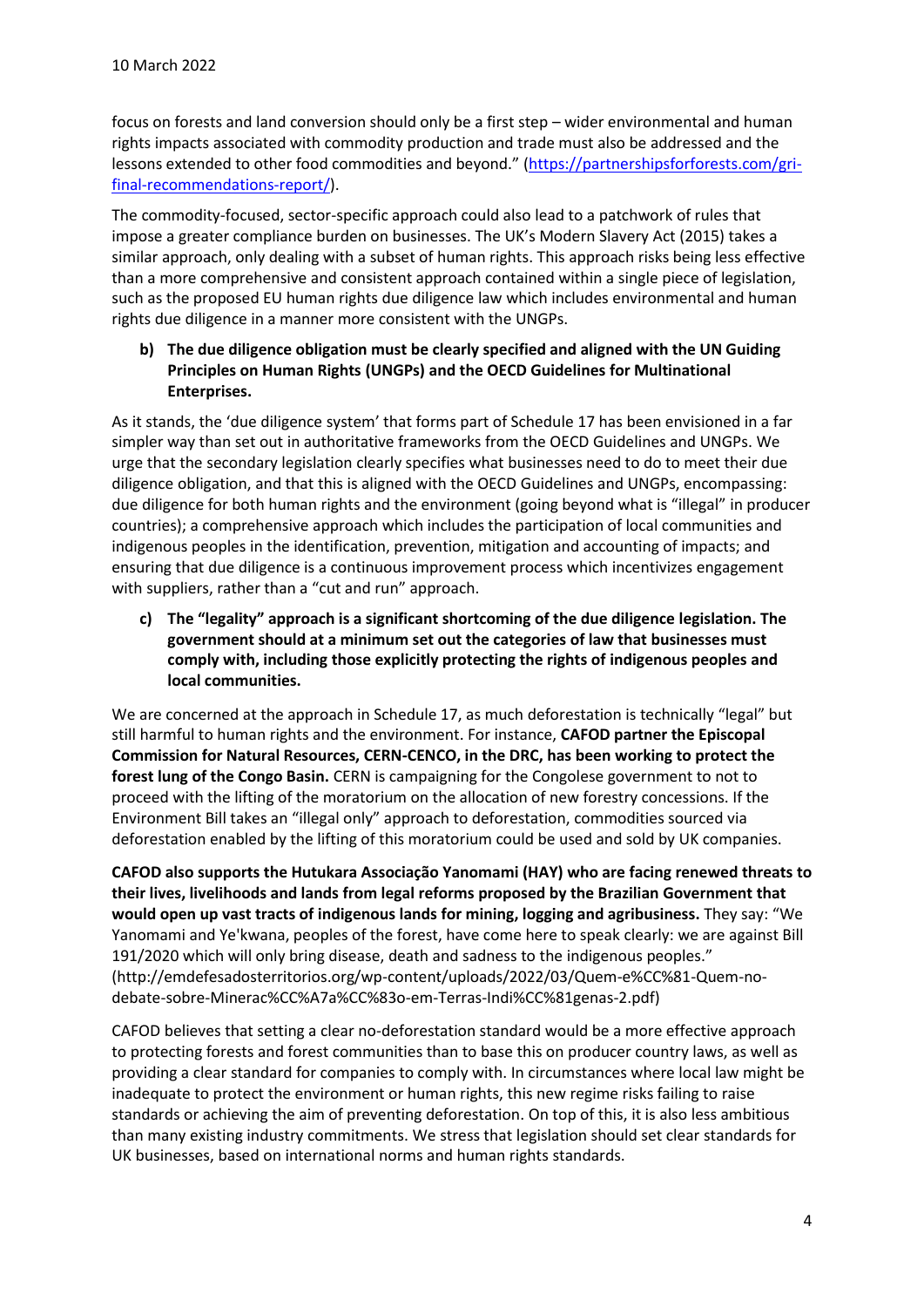In the absence of this, we urge the government to set out the categories of law that businesses must comply with, including those explicitly protecting the rights of indigenous peoples and local communities; and include their representatives in defining and outlining these laws.

#### d) **Government must empower and resources the relevant authorities to effectively monitor and enforce the legislation and ensure full supply chain transparency and traceability.**

CAFOD are calling for a dedicated, independent and well-funded enforcement body with real expertise in human rights, the environment and corporate accountability to enforce this legislation, with strong penalties which go beyond fines and incorporate liability. Any enforcement regime must ensure the participation of indigenous peoples sand local communities and ensure access to remedy for communities harmed. The legislation must also ensure a thorough and effective reporting that enables rights-holders to have information about a company's activities and actions, and to hold them accountable.

We would also like to raise our view that holding companies accountable for their failure to undertake reasonable and appropriate due diligence that led to harm to people and/or the environment would be a more effective approach than due diligence obligation accompanied by a prohibition.

#### <span id="page-4-0"></span>The need for new legislation: a Business, Human Rights and Environment Act

While a commendable first step by the government, we believe that, because of the aforementioned reasons, the Environment Act provision on forest-risk commodities is inherently limited. This legislation must be seen as a commendable first step towards stronger legislation that tackles all human rights and environmental violations in the supply chains and operations of UK companies, across all sectors and issues - not just certain deforestation-linked commodities.

We therefore urge the Government to introduce a new "Business, Human Rights and Environmental Act" to hold companies accountable when they fail to prevent human rights abuses and environmental destruction - modelled on the UK's Bribery Act

[\(https://corporatejusticecoalition.org/uncategorised/principal-elements-of-a-uk-corporate-duty-to](https://corporatejusticecoalition.org/uncategorised/principal-elements-of-a-uk-corporate-duty-to-prevent-adverse-human-rights-and-environmental-impacts-a-failure-to-prevent-law/)[prevent-adverse-human-rights-and-environmental-impacts-a-failure-to-prevent-law/\)](https://corporatejusticecoalition.org/uncategorised/principal-elements-of-a-uk-corporate-duty-to-prevent-adverse-human-rights-and-environmental-impacts-a-failure-to-prevent-law/). The law should require all business actors across all sectors to conduct human rights and environmental due diligence, and should hold companies liable should they fail to carry out this duty properly and people or the environment are harmed.

The Parliamentary Joint Committee on Human Rights recommended such legislation in their 2017 report [\(https://publications.parliament.uk/pa/jt201617/jtselect/jtrights/443/443.pdf\)](https://publications.parliament.uk/pa/jt201617/jtselect/jtrights/443/443.pdf) and the law has been found legally feasible by the British Institute of International and Comparative Law [\(https://www.biicl.org/projects/a-failure-to-prevent-adverse-human-rights-impacts-mechanism](https://www.biicl.org/projects/a-failure-to-prevent-adverse-human-rights-impacts-mechanism-project)[project\)](https://www.biicl.org/projects/a-failure-to-prevent-adverse-human-rights-impacts-mechanism-project). In October 2021, 36 UK businesses and investors, including Mars, Nestle, Mondelez, Unilever, Twinings, Tony's Chocolony, Tesco and the Co-op released a statement supporting "a new legal requirement for companies and investors to carry out human rights and environmental due diligence", "accompanied by consequences that will be strong enough to ensure that businesses that fall within the scope of the legislation carry out HREDD to a high standard and that victims have access to justice" [\(https://www.business-humanrights.org/en/latest-news/uk-businesses-and](https://www.business-humanrights.org/en/latest-news/uk-businesses-and-investors-call-for-new-human-rights-due-diligence-law/)[investors-call-for-new-human-rights-due-diligence-law/\)](https://www.business-humanrights.org/en/latest-news/uk-businesses-and-investors-call-for-new-human-rights-due-diligence-law/).

## <span id="page-4-1"></span>Consultation response

**Question 21. Should we lay secondary legislation at the earliest opportunity? If you ticked no, please state why.**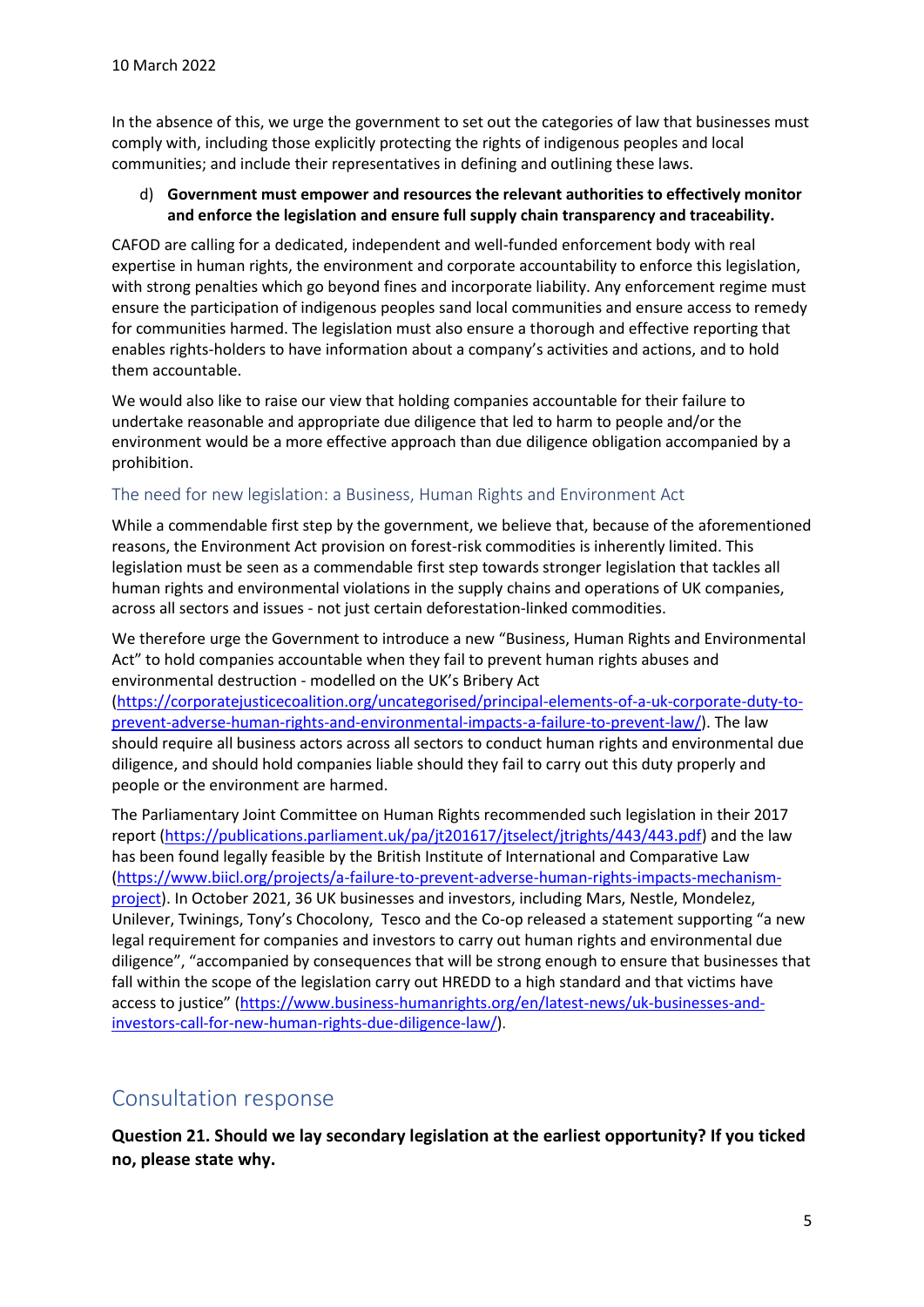Yes.

## **Question 22. What should we take into account when considering how long businesses have to prepare for regulation before it comes into effect?**

**CAFOD partners supporting communities in Brazil, Colombia and the Democratic Republic of the Congo already face a desperate situation driven by global demand for commodities and large-scale industrial production, worsened by omission, connivance and sanctioning via state collusion**. There is already ample evidence that businesses are aware of the problem and many businesses have held commitments to achieve deforestation-free supply chains for years, with change on the ground being slow or non-existent. For instance, commodity traders like JBS made deforestation pledges to combat deforestation at COP26 despite being repeatedly connected to [deforestation for cattle](https://www.theguardian.com/environment/2020/jul/27/revealed-new-evidence-links-brazil-meat-giant-jbs-to-amazon-deforestation)  [ranching](https://www.theguardian.com/environment/2020/jul/27/revealed-new-evidence-links-brazil-meat-giant-jbs-to-amazon-deforestation) in the Amazon, and it was recently reported that agribusiness firms sought to weaken a draft EU law banning food imports linked to deforestation, only eight days after vowing to accelerate action [\(https://www.theguardian.com/environment/2022/mar/04/agribusiness-giants-tried-to](https://www.theguardian.com/environment/2022/mar/04/agribusiness-giants-tried-to-thwart-eu-deforestation-plan-after-cop26-pledge)[thwart-eu-deforestation-plan-after-cop26-pledge\)](https://www.theguardian.com/environment/2022/mar/04/agribusiness-giants-tried-to-thwart-eu-deforestation-plan-after-cop26-pledge).

Due to the scale and urgency of the global problem, we must not wait for businesses to prepare for regulation, especially for a basic requirement such as ensuring products consumed in the UK are produced without breaking local laws. Deforestation of the Amazon is 57% higher than in the previous year and is the worst since 2012, with parts of the Amazon now emitting more CO2 than it absorbs [\(https://www.theguardian.com/environment/2021/jul/14/amazon-rainforest-now](https://www.theguardian.com/environment/2021/jul/14/amazon-rainforest-now-emitting-more-co2-than-it-absorbs)[emitting-more-co2-than-it-absorbs\)](https://www.theguardian.com/environment/2021/jul/14/amazon-rainforest-now-emitting-more-co2-than-it-absorbs). Voluntary approaches end deforestation in supply chains have failed, and urgent action is what the Global Resource Initiative (GRI) Taskforce recommended in its report to the government in March 2020.

Proposed timeline delays differ significantly from other proposed legislation on forest-risk commodities in the EU and US. This falls short of the UK's 'world-leading' ambition and the action it must take to achieve the commitment of halting and reversing forest loss and land use change by 2030. We urge urgent and ambitious measures to regulate UK company supply chains.

## <span id="page-5-0"></span>Commodities covered

**Question 23. Can you provide any further evidence on commodities that drive deforestation? Please provide detail here.**

**The following examples from CAFOD partner CPT Maraba Xinguara from the south and southeast regions of the State of Pará in Brazil, provide some detail on the commodities driving deforestation, which is intricately related to land conflicts and other human rights violations.** 

1. The expansion of soybean monocultures

A key problem is soybean expansion in southern Pará, Brazil. The '*pacote da destruição'* ('death combo') set of policy proposals to weaken environmental legislation, currently going through the Brazilian Parliament) will enable soya producers and others to more easily deforest in order to expand production (rather than intensify production). These policy proposals include the weakening of environmental licensing of mega-projects, weakening of land titling procedures effectively providing an amnesty for illegally grabbed and illegally deforested land, changing time limit rules on indigenous territories thus making it harder for un-demarcated indigenous land to be recognised, allowing mining in indigenous lands, and deregulation of pesticides.

2. Palm oil production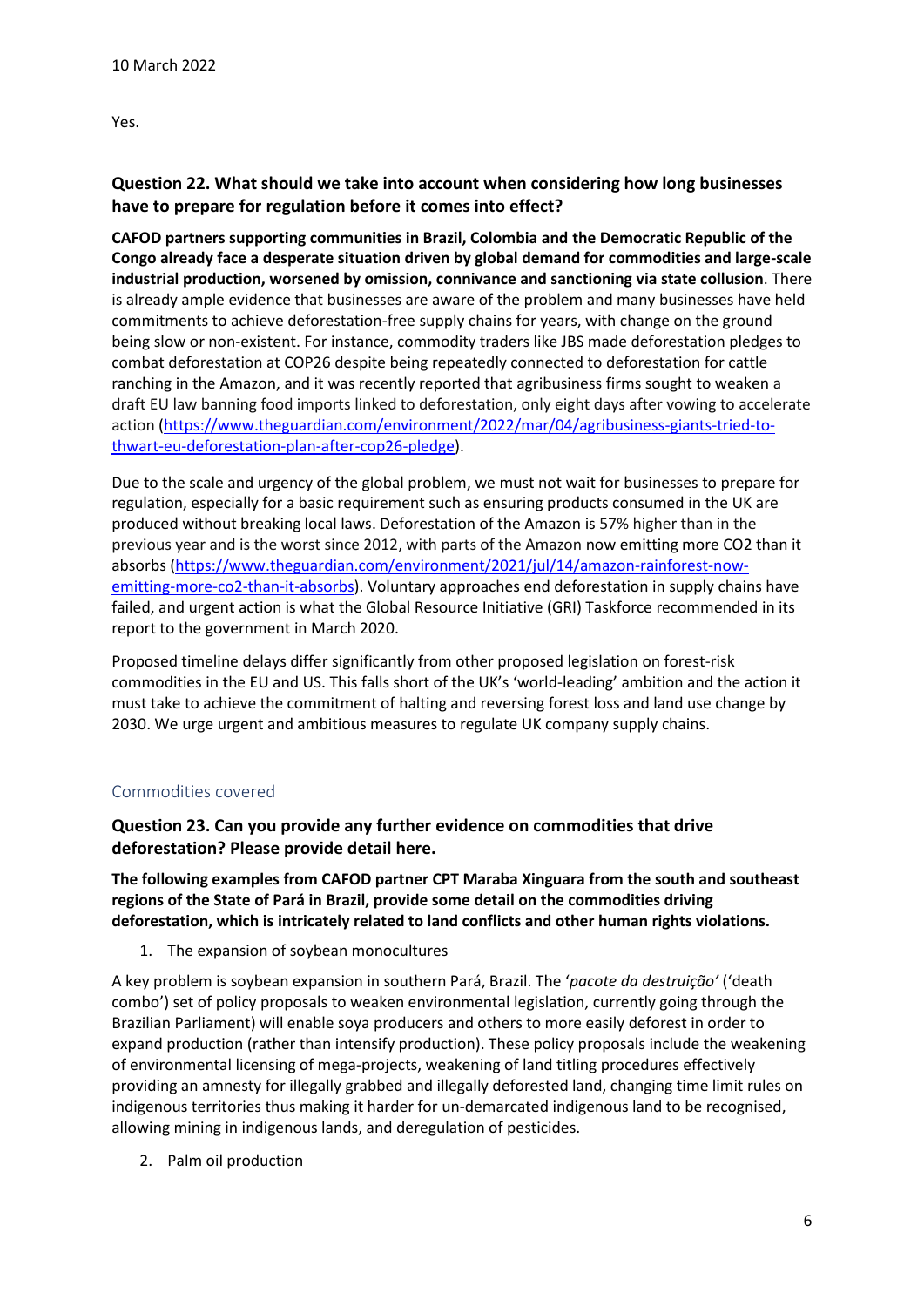Palm oil production often generates land conflicts, deforestation and land grabbing. This is evident in the case of Vale's Agropalma Project, located between the municipalities of Tailândia and Mojú, along PA 150.

3. Cattle ranching

As an example of extensive cattle raising and live cattle exportation, we cite the cases of the JBS Group that acquires cattle from properties in irregular situations such as the Fazenda Santa Tereza, located in the municipality of Marabá and the case of the Complexo de Fazendas Divino Pai Eterno, located in São Félix do Xingu. A process known as "triangulation" is used by cattle producers in order to circumvent the rules that prohibit the sale of cattle produced in areas that have environmental embargoes to meat packing plants. In practice, the triangulation process works in the following way: cattle fattened in an irregular area, with an environmental embargo, cannot be traded directly with meat packing plants; to avoid this impediment, some months before being sold, the cattle are transferred to another area that does not have environmental impediments and thus are sold to meat packing plants in Brazil. The meat is then exported abroad as if it had nothing to do with illegally deforested areas.

Furthermore, Colombian Government figures show that for the period 2015-2020, the most important causes of deforestation were cattle ranching, unplanned infrastructure growth, coca crops, mining (mostly illegal), industrial agriculture, land grabbing and logging [\(https://www.crisisgroup.org/latin-america-caribbean/andes/colombia/091-broken-canopy](https://www.crisisgroup.org/latin-america-caribbean/andes/colombia/091-broken-canopy-deforestation-and-conflict-colombia)[deforestation-and-conflict-colombia\)](https://www.crisisgroup.org/latin-america-caribbean/andes/colombia/091-broken-canopy-deforestation-and-conflict-colombia). Colombia's experience aligns with global trends; as in Colombia, cattle ranching is by far the greatest source of deforestation worldwide, causing nearly twice as much as all other factors combined.

#### **Question 24. Which of the following factors do you think should be considered to determine legislative sequencing? Please tick all that apply and state your reasons**.

- the commodity's impact on global deforestation
- the UK's role in this global deforestation
- ability to deliver effective regulation
- other (please specify)

Please see answer to question 27 for further detail.

#### **Question 25. What data sources or information should be used to consider the proposed factors?**

Not answered.

#### **Question 26. Do you have any further comments regarding the order in which we introduce key forest risk commodities?**

All commodities DEFRA have identified as contributing to widescale deforestation should be included in the legislation from the day it comes into force. See answer to Question 27 for more detail.

## **Question 27. Which option for the first round of secondary legislation do you recommend? Please state your reasons**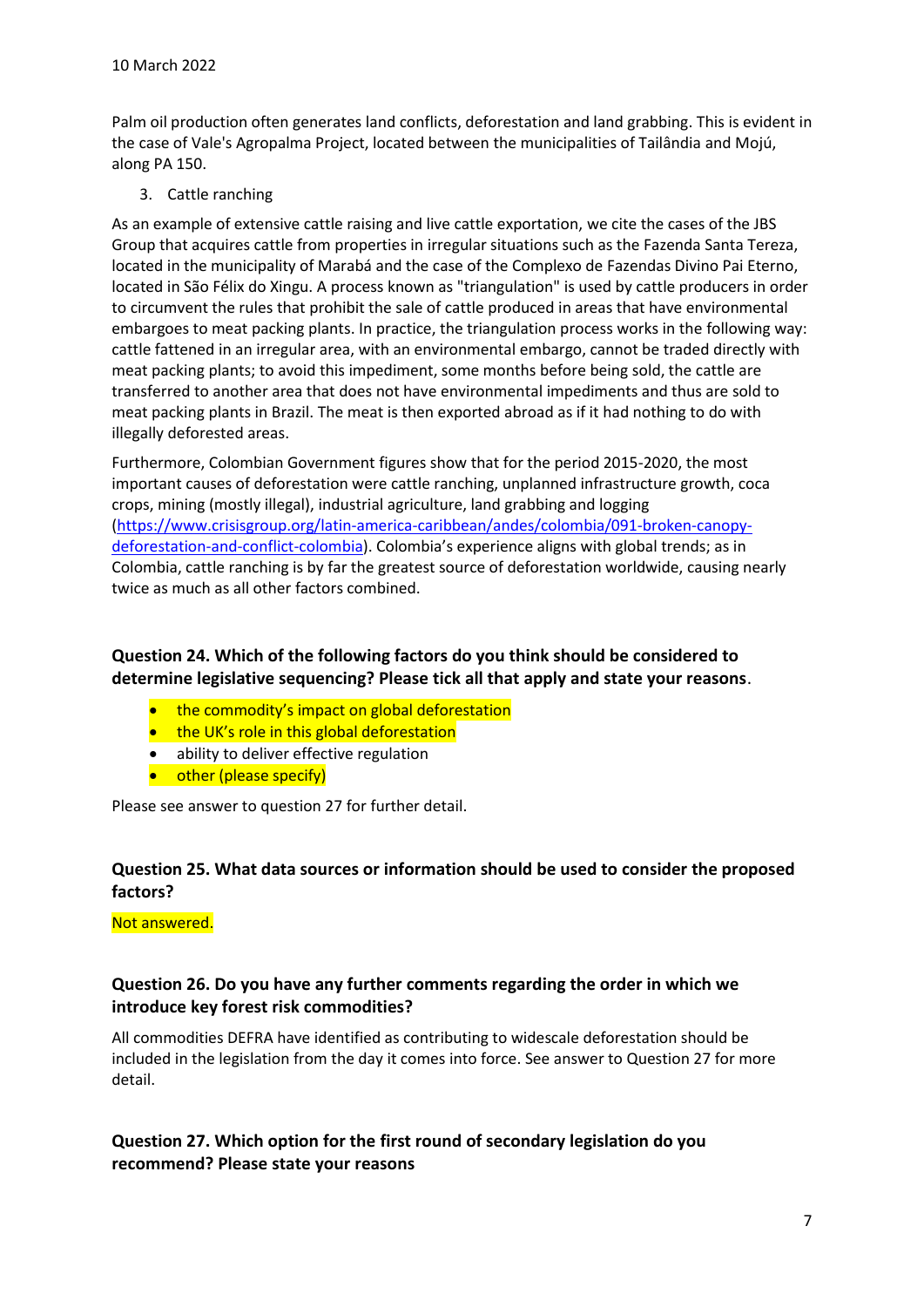- Option 1: introduce 2 commodities in the first round of secondary legislation
- Option 2: introduce 3 to 4 commodities in the first round of secondary legislation
- Option 3: introduce 5 to 7 commodities in the first round of secondary legislation

#### [No box ticked]

We do not recommend any of these options.

We believe that all commodities considered by the government for inclusion in this legislation should be introduced in the first round of implementation, as a matter of urgency, simultaneously. There is ample evidence that all seven commodities considered by the government are driving illegal (and legal) deforestation and conversion [\(https://iopscience.iop.org/article/10.1088/1748-](https://iopscience.iop.org/article/10.1088/1748-9326/ab0d41) [9326/ab0d41\)](https://iopscience.iop.org/article/10.1088/1748-9326/ab0d41). By delaying the inclusion of any of these commodities in the legislation, the UK government would be complicit in massive loss of forests, biodiversity and the infringement of the rights of the communities whose livelihoods depend on forests – undermining the commitments it made at COP26.

The obligations should come into effect as soon as possible, even if this has higher resourcing implications than anticipated by government. Including all commodities in the first round will also be a simpler approach for business and will drive improvements in sectors which may be lagging behind others. At a minimum, the UK legislation should be aligned with similar legislation in the EU and US, which both include both a similar or wider scope of commodities and would come into effect within 12 months of being passed.

We do not believe there is a need to tailor requirements to specific commodity supply chains and recommend clear requirements that can be applied equally to all forest risk commodities.

Additionally, we recommend a process to review and expand the commodity coverage beyond the initial list of eight commodities. In 2020 the GRI recommended that **"**a focus on forests and land conversion should only be a first step – wider environmental and human rights impacts associated with commodity production and trade must also be addressed and the lessons extended to other food commodities and beyond." [\(https://partnershipsforforests.com/gri-final-recommendations](https://partnershipsforforests.com/gri-final-recommendations-report/)[report/\)](https://partnershipsforforests.com/gri-final-recommendations-report/)

#### <span id="page-7-0"></span>Scope and exemptions

**Question 28. Should businesses fall in scope of the requirements if they exceed the turnover threshold in the previous financial year?** 

- Yes
- No
- Do not know

**Question 29. Should we use UK turnover as the metric to capture UK based businesses?** 

- Yes
- No
- Do not know

**Question 30. Which of the following metrics should be used to regulate the UK operations of businesses that are based outside of the UK under due diligence legislation? Please state your reasons.**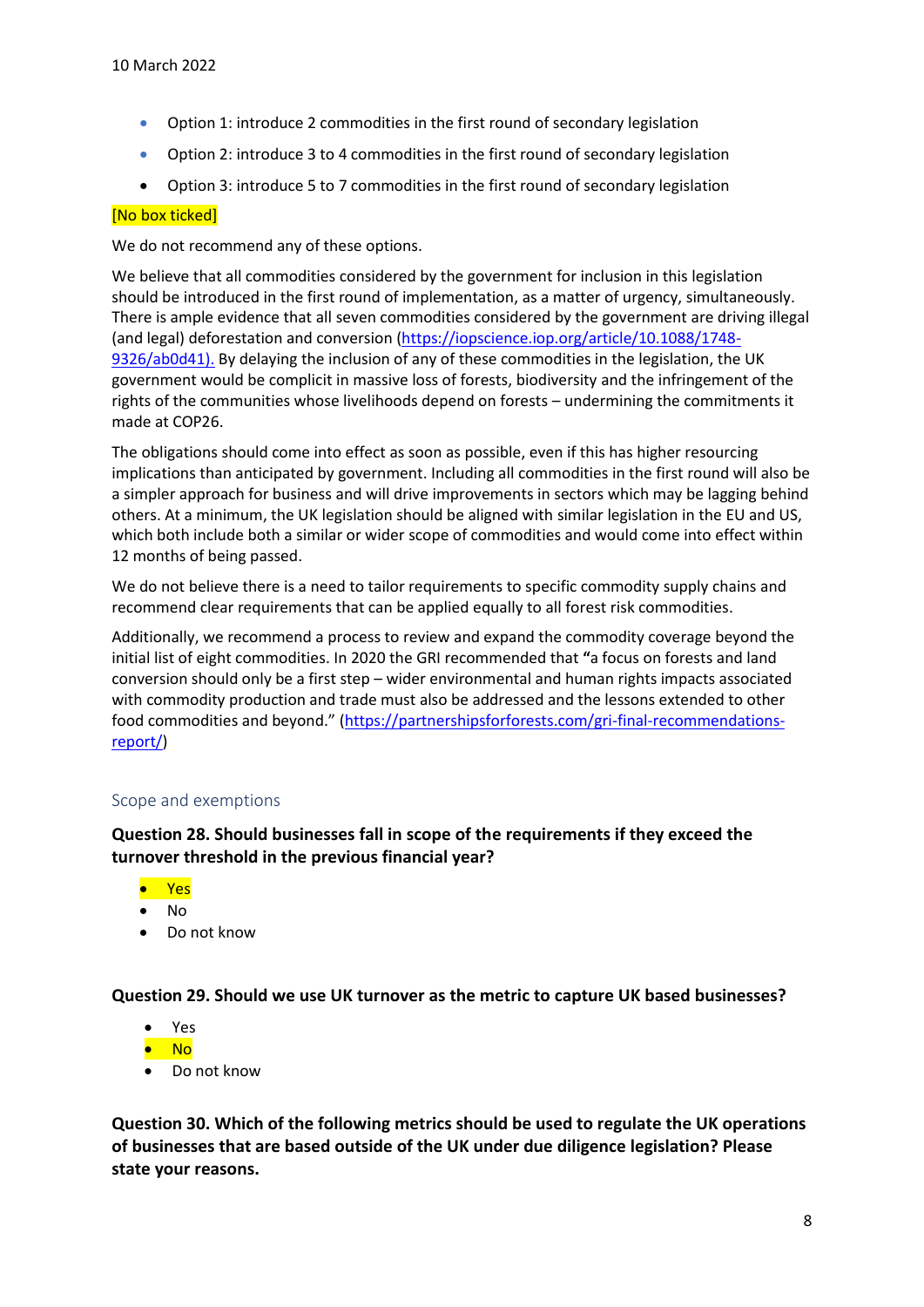- option 1: turnover related to UK activity
- option 2: global turnover
- other (please specify)

All companies using forest risk commodities in their UK commercial activities should be subject to the Schedule 17 requirements without exemption. Such an approach is in line with international standards, such as the OECD Guidance on Responsible Business Conduct

[\(https://www.oecd.org/investment/due-diligence-guidance-for-responsible-business-conduct.htm\)](https://www.oecd.org/investment/due-diligence-guidance-for-responsible-business-conduct.htm) and the UN Guiding Principles on Business and Human Rights.

If UK government chooses to not follow such a recommendation, then any metrics related to inclusion in scope businesses that are based outside of the UK could be based on the global turnover of the company group.

## **Question 31. Can you provide any data or information that will help identify potential businesses in scope based outside the UK? Please provide details for your answer.**

#### No answer.

**Question 32. Which of the following factors should be considered when setting the turnover threshold level? Please tick all that apply and state your reasons.** 

- policy impact
- burden on business
- deliverability
- **•** other (please specify)

Policy impact should mean the impact of any actions on halting the UK's role in global deforestation and protecting forest communities who are at the forefront of deforestation and forest degradation.

We are concerned about any proposed thresholds based on turnover, and detail this further under question 34.

## **Question 33. For each of the following commodities, please tick where the turnover threshold for inclusion of UK based businesses should be set.**

No answer.

#### **Question 34. Do you have any further comments regarding businesses in scope?**

Primary legislation does not explicitly require this due diligence obligation to apply only to 'large businesses'. There is no turnover threshold in similar existing or proposed laws, such as the EU and UK Timber Regulations which apply to all companies placing products on the market and do not make any distinction regarding their size. Furthermore, the minimum turnover threshold proposed for this legislation is far above that of existing laws in the UK, such as the Companies Act and the Modern Slavery Act s.54 (Transparency in Supply Chains) legislation.

Larger companies clearly are involved in larger volumes of production and movements of products, but medium and smaller companies still have risks when importing processed commodities. In many cases, there may be smaller businesses importing or using low-margin materials at much greater volumes than larger companies. Some smaller companies are also likely to receive requests from their customers to conduct due diligence. Setting out clear, certain and uniform legal standards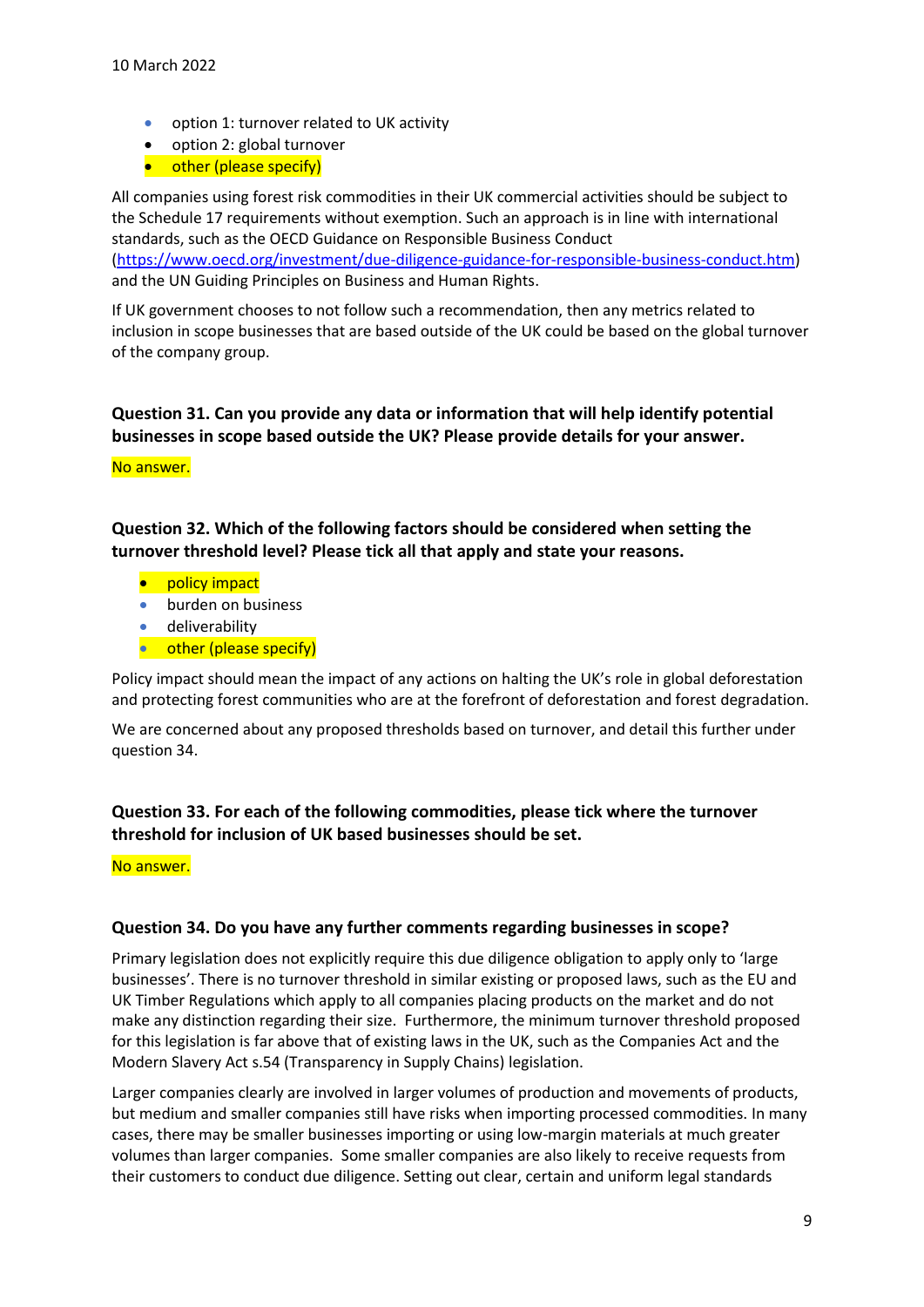would help to level the playing field for all companies and would only strengthen the leverage that large companies would have on smaller companies in their value chains.

We are also concerned that any threshold could be exploited as a loophole. Companies can create and trade through smaller subsidiaries with ease. Even if global revenues are used to determine the scope of the regulation as it relates to the operations of businesses that are based outside of the UK, these will be difficult for UK authorities to monitor.

The UK has signed up to the OECD Guidelines for Multinational Enterprises, with a requirement to ensure that all businesses address their environmental and human rights risks. The UN Guiding Principles on Business and Human Rights (UNGPs) also state that companies of all sizes have a duty to protect human rights in their supply chains - with the extent of their obligations proportionate to their size, sector and activities

[\(https://www.ohchr.org/Documents/Publications/GuidingPrinciplesBusinessHR\\_EN.pdf\)](https://www.ohchr.org/Documents/Publications/GuidingPrinciplesBusinessHR_EN.pdf). Studies do not provide evidence for a disproportionate impact on SMEs

[\(https://mneguidelines.oecd.org/Quantifying-the-Cost-Benefits-Risks-of-Due-Diligence-for-RBC.pdf\)](https://mneguidelines.oecd.org/Quantifying-the-Cost-Benefits-Risks-of-Due-Diligence-for-RBC.pdf). A study for the European Commission estimated the costs of implementing mandatory due diligence to be 0.074% of revenue for SMEs and 0.067% for large companies. This assumes companies are starting at zero, whereas many companies already have developed some due diligence systems [\(https://op.europa.eu/en/publication-detail/-/publication/8ba0a8fd-4c83-11ea-b8b7-](https://op.europa.eu/en/publication-detail/-/publication/8ba0a8fd-4c83-11ea-b8b7-01aa75ed71a1/language-en) [01aa75ed71a1/language-en\)](https://op.europa.eu/en/publication-detail/-/publication/8ba0a8fd-4c83-11ea-b8b7-01aa75ed71a1/language-en).

We therefore strongly challenge the use of a turnover threshold - especially at the high levels proposed in the consultation. This will exclude major market players who are driving deforestation and human rights abuse in the countries in which CAFOD operates. All companies using forest risk commodities in their UK commercial activities should be subject to the Schedule 17 requirements without exemption. If UK government wishes to disregard this recommendation and proceed with a threshold, it should be based on global turnover of company group and align with existing definitions of company size in UK law.

**Question 35. Should we set a single exemption threshold for each regulated forest risk commodity, combining raw commodity use with derived commodity use?**

- Yes
- No

**Question 36. Should businesses be able to use conversion factors to estimate the volumes of commodities used in the supply chain to understand whether they can be exempt from due diligence requirements? Please state your reasons.**

- Yes
- No

**Question 37. Should we use the proposed approach for businesses to understand whether they could be exempt? Please state your reasons.** 

- Yes
- No
- Do not know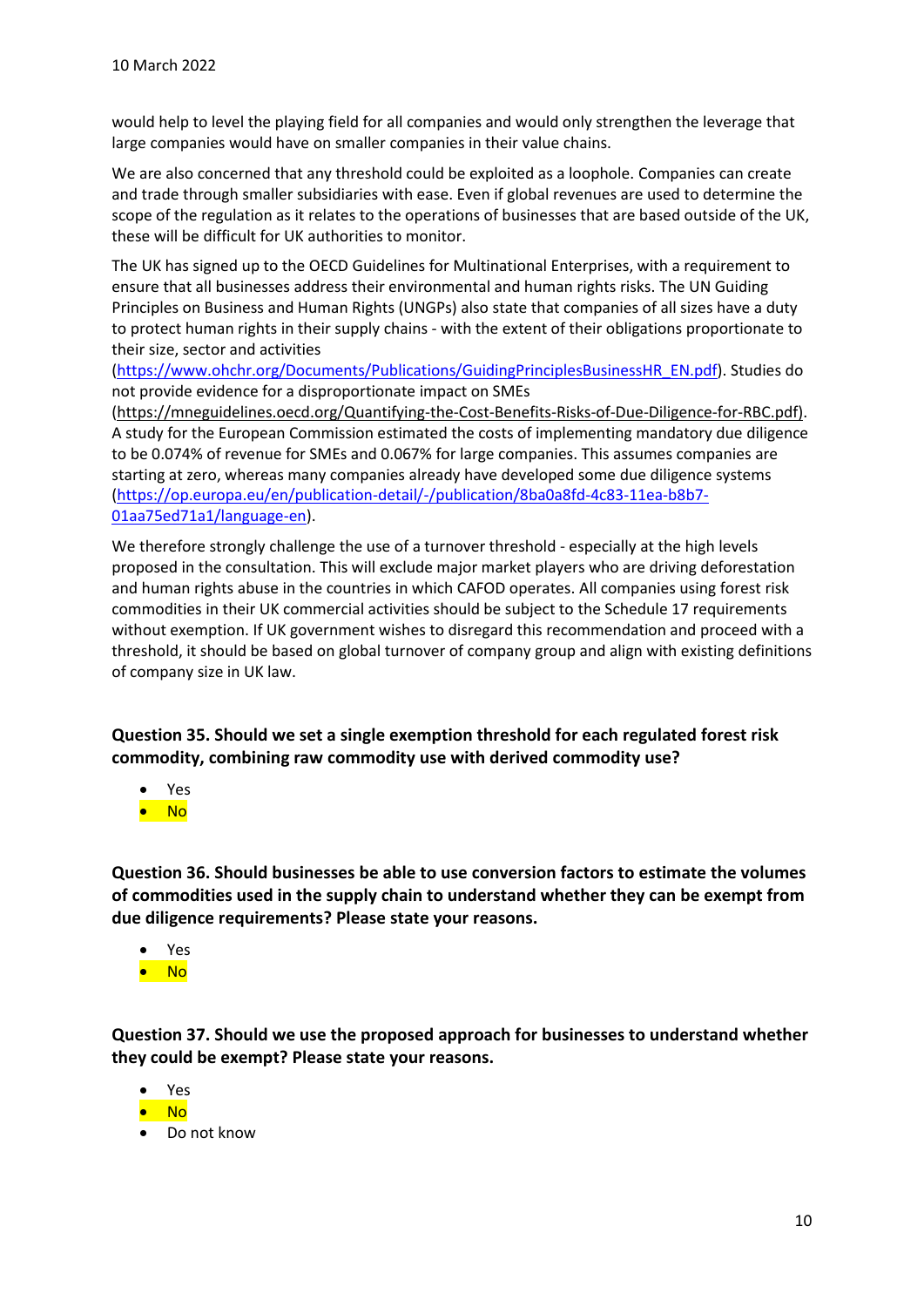**Question 38. Which of the following factors should be considered when setting the exemption threshold level? Please tick all that apply and state your reasons.** 

- policy impact
- burden on business
- deliverability
- other (please specify)

Please see answer to question 40.

## **Question 39. For each of the following commodities, please tick the scale at which the exemption threshold level should be set.**

#### No answer.

#### **Question 40. Please provide reasons for the scale selected for each commodity in Question 39.**

An assessment by Global Witness based on the Joint Nature Conservation Committee (JNCC) data and other data shows that the single largest commodity from a given country responsible for the UK's deforestation footprint is beef from Brazil. According to preliminary data from Earthsight, for beef importers, a 1,000 tonnes threshold would mean that only JBS, Princes and Weston (Marfrig) would be covered – i.e. only three of at least seventeen known importers. Any exemptions, whether based on annual turnover, trade volumes or otherwise, will likely introduce loopholes that will directly undermine the efficacy and impact of the new law.

We recommend no exemptions and have therefore not selected any of the options under Question 39.

#### **Question 41. Do you have any further comments on the exemption?**

No answer.

## <span id="page-10-0"></span>Due diligence system

**Question 45. Should businesses in scope be required through secondary legislation to 'eliminate risk or reduce risk to as low as reasonably practicable'? Please state your reasons**

- Yes
- No

It is unclear what the wording "as low as reasonably practicable" means in practice – it is legally ambiguous, subjective and open to wide interpretation. The government needs to be explicit in the secondary legislation with absolute clarity on definitions and thresholds. We believe the language should be "negligible risk."

**Question 46. Which of the following should we provide information on in guidance to support businesses to establish effective due diligence systems? Please tick all that apply and state your reasons.**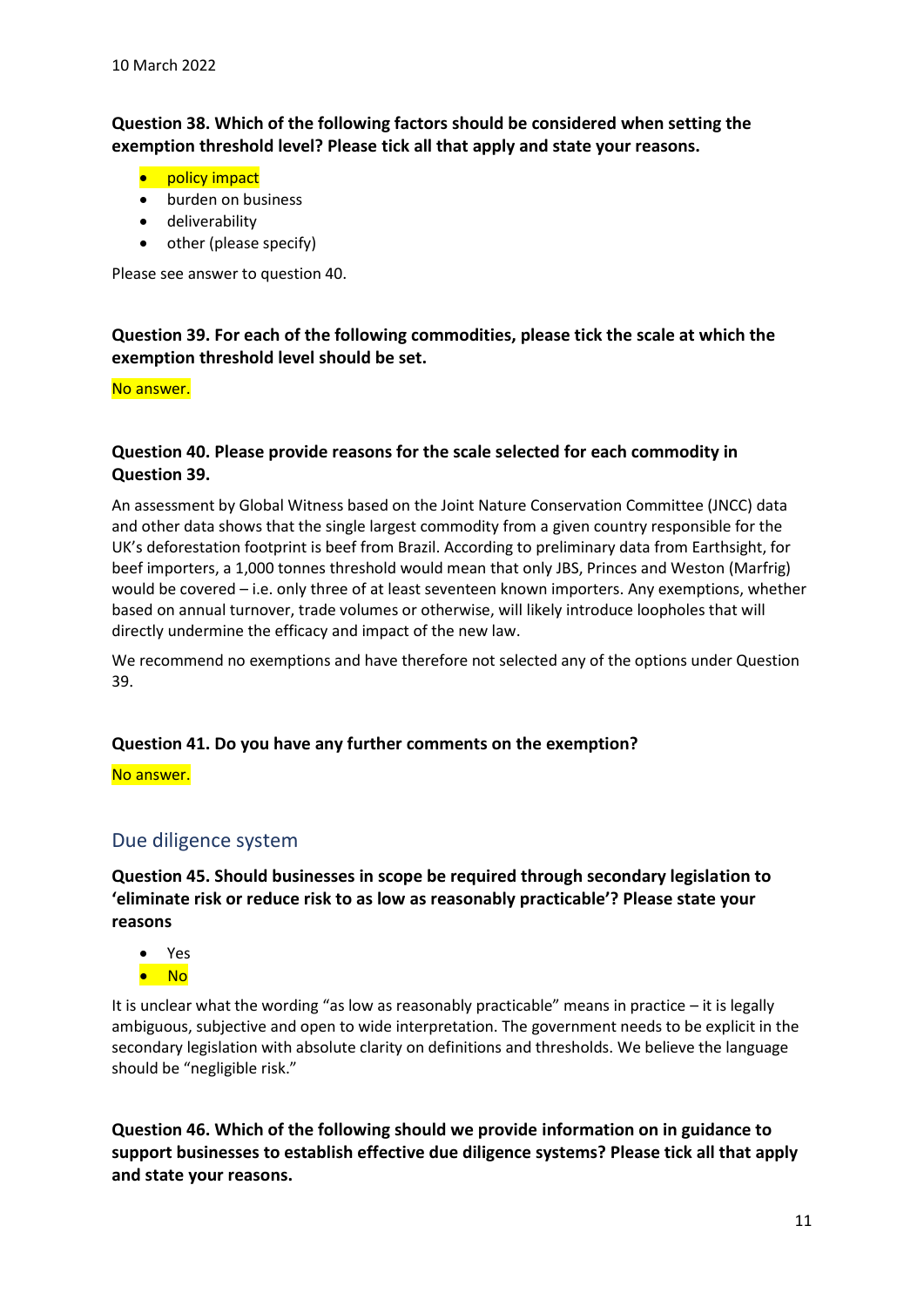- what is required of eligible business to comply with regulations
- examples of best practice to support businesses in improving their systems
- metrics and indicators to help assess where there are low, medium, or high risks of illegal land use and ownership
- methods that businesses may use to assess and mitigate risk
- available resources to help understand legal frameworks in producer countries
- other (please specify)

Secondary legislation must set out clear and comprehensive requirements of what businesses need to do to comply with the due diligence obligation, applied across all commodities and to all companies in scope of the legislation, with additional guidance providing an explanation of how businesses could comply with those requirements.

Our answer to this question is centred around the need to protect the local communities and indigenous peoples who live and work in harmony with forests and help to defend them.

**1. Secondary legislation must clearly specify the due diligence obligation, aligning this with the authoritative global standards, the OECD Guidelines for Multinational Enterprises and United Nations Guiding Principles on Business and Human Rights (UNGPs).**

Secondary legislation must specify the following.

Businesses must conduct broad-based human rights and environmental due diligence aligned with the OECD Guidelines and UNGPs, as well as with further commodity-specific guidance on due diligence, going beyond what is illegal under producer country laws. This aligns with a recommendation from the Global Resource Initiative (GRI) Taskforce: "The mandatory due diligence obligation should require companies to analyse the presence of environmental and human rights risks and impacts within their supply chains" [\(Global Resource Initiative Taskforce: Final](https://www.gov.uk/government/publications/global-resource-initiative-taskforce)  [recommendations report 2020 -](https://www.gov.uk/government/publications/global-resource-initiative-taskforce) GOV.UK (www.gov.uk). Not only are human rights abuses are deeply concerning in and of themselves, they are also indicative of heightened risks illegal environmental practises and illegitimate land acquisitions. CAFOD's report on land and environmental human rights defenders in Latin America details the increasing threats and violence faced by those peacefully speaking out on land and environmental issues [\(https://cafod.org.uk/About-us/Policy-and-research/Private-sector/Human-rights-Latin-America\)](https://cafod.org.uk/About-us/Policy-and-research/Private-sector/Human-rights-Latin-America).

Businesses must undertake a range of actions, including to identify, prevent, mitigate, address and remedy their adverse human rights and environmental impacts – going beyond the "mitigation" of risks. Government should also set specific criteria for assessing risk to ensure all businesses are operating to high standards and that risk assessments are consistent. This must include evidence that indicates violence, or threats to land and environmental defenders and evidence that the rights of indigenous peoples and local communities has not been respected and/or that the free, prior and informed consent of communities has not been obtained. **In supporting our response, CAFOD's partner CPT Maraba Xinguara in Brazil has stated that: "**If the product comes from an area in a situation of conflict with traditional populations, indigenous peoples or traditional and landless farmers, companies must seek to identify if the area, or the producers of the commodities, have a history related to any type of violation of human rights, according to the parameters established by the UN Charter and the Universal Declaration, among other treaties."

Businesses must consult with indigenous peoples and other forest-dependent communities, in their assessment, prevention, mitigation and accounting of impacts, and obtain their Free, Prior and Informed Consent (FPIC). Consent must be south and reiterated on an ongoing basis, particularly so at times when new activities or changes are undertaken or when concerns are raised. **In supporting our response, CAFOD's partner CPT Maraba Xinguara in Brazil has stated that** "It is extremely important that the consultation process, carried out through hearings, however many are necessary, take place in a simple, didactic, transparent manner, with a participative methodology,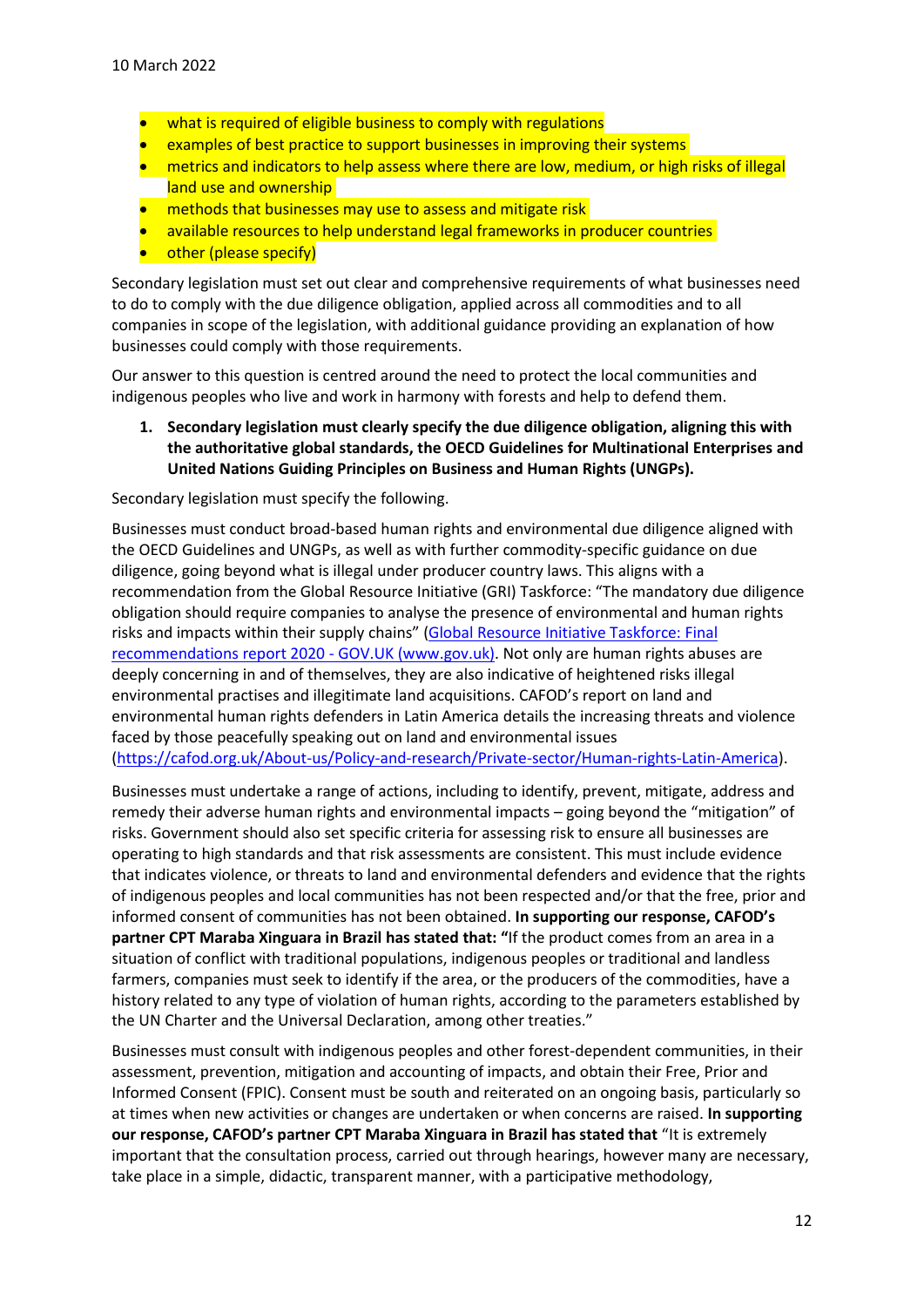accompanied by facilitators appointed by the communities themselves, using accessible language for a better understanding and ownership of the information on the project, proposed infrastructure development project, among others, in order to make a conscious, informed decision on whether or not to accept the proposed project that would impact their lives."

Due diligence must be an iterative, continuous improvement process. CAFOD is concerned that the prohibition-style legislation, if poorly designed, may encourage businesses to disengage from smallholder farmers, who are already among some of the poorest in the world. Under the UNGPs and OECD Guidelines, responsible disengagement is a last resort, and a "cut and run" approach by businesses is discouraged. Government must also ensure adequate support to smallholders to support them with compliance and to mitigate risks that companies push the costs of compliance down their supply chains.

#### **2. Secondary legislation must specify the "relevant local laws" that companies must comply with.**

The secondary legislation should clarify that, in conducting their due diligence under para 3 of Schedule 17, companies should be required to:

- Name the relevant local laws that apply;
- List the obligations that apply under those laws;
- Show evidence of compliance with each legal obligation under those laws.

Companies should be required to show how they are complying with the obligations described in the relevant laws, statutes and regulatory structures that apply – even if they have already been issued with a permit or license by a government or local authority. A permit should not be taken as evidence that all relevant laws on land use and ownership have been complied with.

At the very minimum, secondary legislation must set out the categories and types of relevant "local law" that businesses must comply with. Further Guidance should provide a non-exhaustive list of examples of the types of laws, statutes, legal obligations and regulations that should constitute a relevant local law on land use and land ownership. In 2021, Lord Goldsmith said: "…producer country laws protecting the land rights of indigenous peoples and local communities are in scope of our legislation already, including laws that require obtaining free, prior and informed consent." [\(https://hansard.parliament.uk/lords/2021-07-12/debates/33F3048B-698C-42D1-8D0A-](https://hansard.parliament.uk/lords/2021-07-12/debates/33F3048B-698C-42D1-8D0A-7E9DDCDB5952/EnvironmentBill#contribution-48306F74-3DCA-4663-B76F-A9A677F447A5)[7E9DDCDB5952/EnvironmentBill#contribution-48306F74-3DCA-4663-B76F-A9A677F447A5\)](https://hansard.parliament.uk/lords/2021-07-12/debates/33F3048B-698C-42D1-8D0A-7E9DDCDB5952/EnvironmentBill#contribution-48306F74-3DCA-4663-B76F-A9A677F447A5). To avoid this being an empty promise, steps need to be taken to ensure that rights, protections and laws protecting human rights - including those specifically related to indigenous peoples, traditional communities, afro-descendant communities, human rights defenders, landless peoples and subsistence land users - are explicitly listed. This should include land claims on the basis of indigenous, customary or other legitimate tenure rights, and land-related human rights and/or environmental protections where international human rights law is ratified into local law. We endorse the list of relevant laws in Client Earth and Global Witness's submissions to this consultation.

We wish to emphasise that land registries and formal land documentation are not a reliable tool for due diligence on compliance with legal obligations on land use and land ownership. We consider it vital that applicable law is defined based on the analysis of local experts on land use and ownership law in forest-rich countries, including indigenous peoples and forest-dependent communities, smallholders and civil society organisations. In processes of consulting with such groups, DEFRA must address/remove barriers that obstruct participation, including cost, location and language barriers. They must also regularly consult with such groups to ensure that Guidance is updated (for instance, new Environmental Crimes legislation in Colombia came into force in 2021).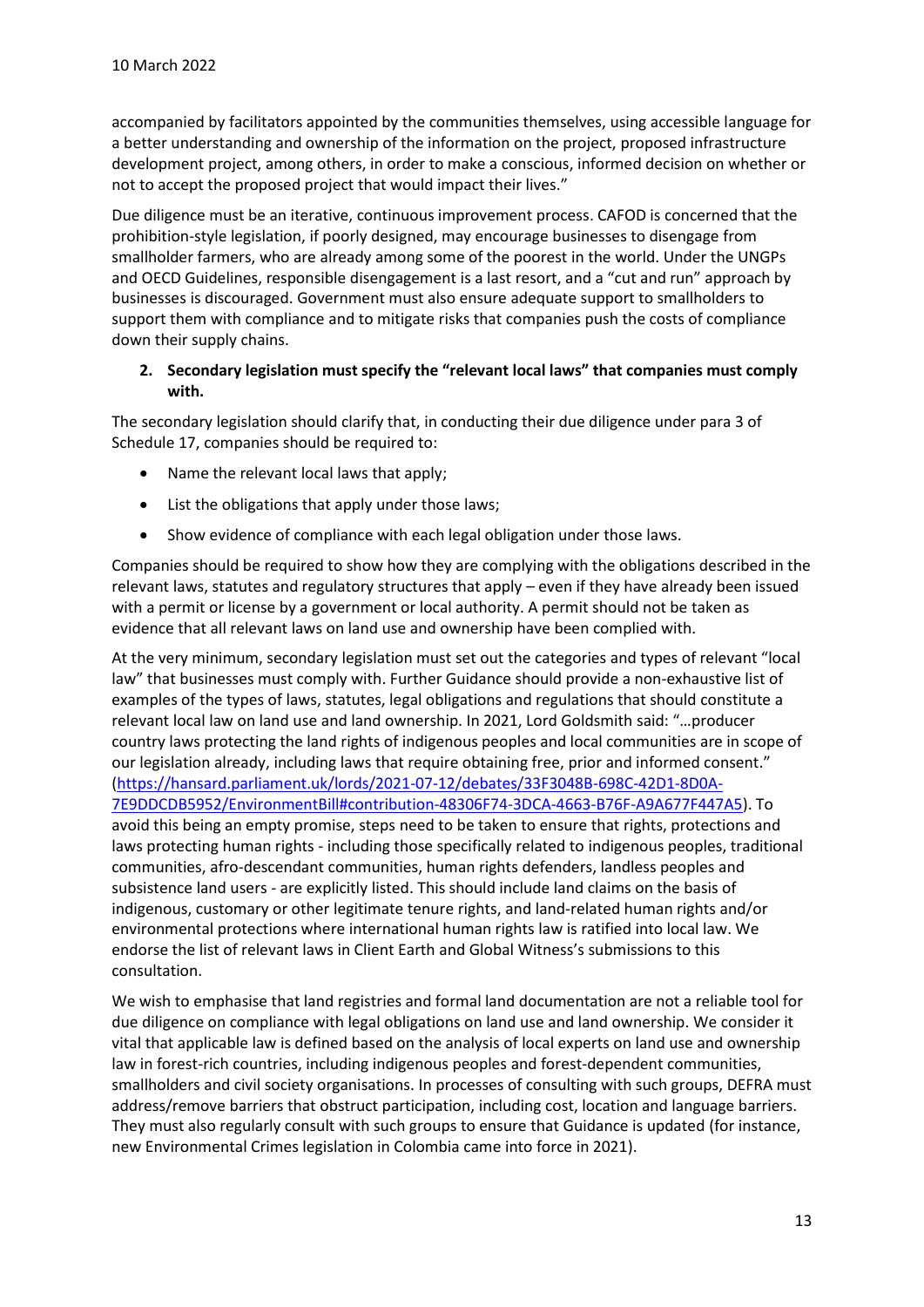#### **CAFOD's partner CPT Maraba Xinguara in Brazil has provided the following examples of relevant local laws:**

- Companies should be required to observe the provisions of ILO Convention 169, the United Nations Declaration on Indigenous peoples, which has been ratified by Brazil. This Convention guarantees indigenous, original, traditional and quilombo communities the right to self-determination and to be consulted in a free, prior and informed manner about legislative projects, the implementation of economic undertakings, among others, that directly or indirectly affect their territories, in accordance with the 1988 Federal Constitution (in the case of Brazil) and with the Consultation Protocols of each community.
- Brazil is a country with a high rate of land conflicts, where traditional, indigenous and landless populations are the main impacted ones. Deforestation is predicated by the appropriation, generally illegal, of thousands of hectares of land through fraudulent processes. Therefore, it is crucial that the list of relevant laws include those related to land rights.
- In the state of Pará the "Meat TAC Conduct Adjustment Agreement", signed by the Federal Public Ministry, provides for the annual monitoring and inspection of purchases made by slaughterhouses, seeking to avoid the sale of cattle from areas with environmental embargoes. TAC is a very relevant instrument and needs to be used in practice. External audits show that many meat packing countries are still sourcing illegally produced meat.

**CAFOD's partner The Episcopal Commission for Natural Resources, CERN-CENCO, in the Democratic Republic of the Congo, has shared that there are a number of laws that protect the rights of indigenous peoples and local communities who are likely to be impacted by deforestation. These include:**

- The Forestry Code: in this law there is a provision on community forestry, but its implementation is still an issue.
- The Land Policy: the government has recently validated a document on land policy with a particular focus on local communities and indigenous peoples' land.
- A draft law on the protection of the rights of indigenous pygmy peoples in the DRC has been adopted by the National Assembly and will be submitted to the Senate for the March session. This law devotes a significant section to indigenous pygmy peoples' access to natural resources.
- The forest exploitation moratorium in the DRC, is a debate between civil society organisations and the Government on whether to maintain or revoke this moratorium, which has lasted for more than five years. For the civil society organisations the Government must fulfil certain preconditions, including zoning.

In all these laws, the issue of Free, Prior and Informed Consent (FPIC) is of utmost importance.

CERN have also shared an example of illegal land use or ownership: in January 2021 pygmies were killed and their bodies beheaded in Abembi village in Irumu territory. This attack was intended to scare the population and take over their land by Allied Democratic Forces (ADF), according to the Congolese media.

CAFOD wishes to state our belief that setting a clear no-deforestation standard based on international standards would be a more effective approach to protecting forests and forest communities than to base this on what is illegal in producer countries. The government should look to expand the legislation scope to include all deforestation (both illegal and legal) during the first review.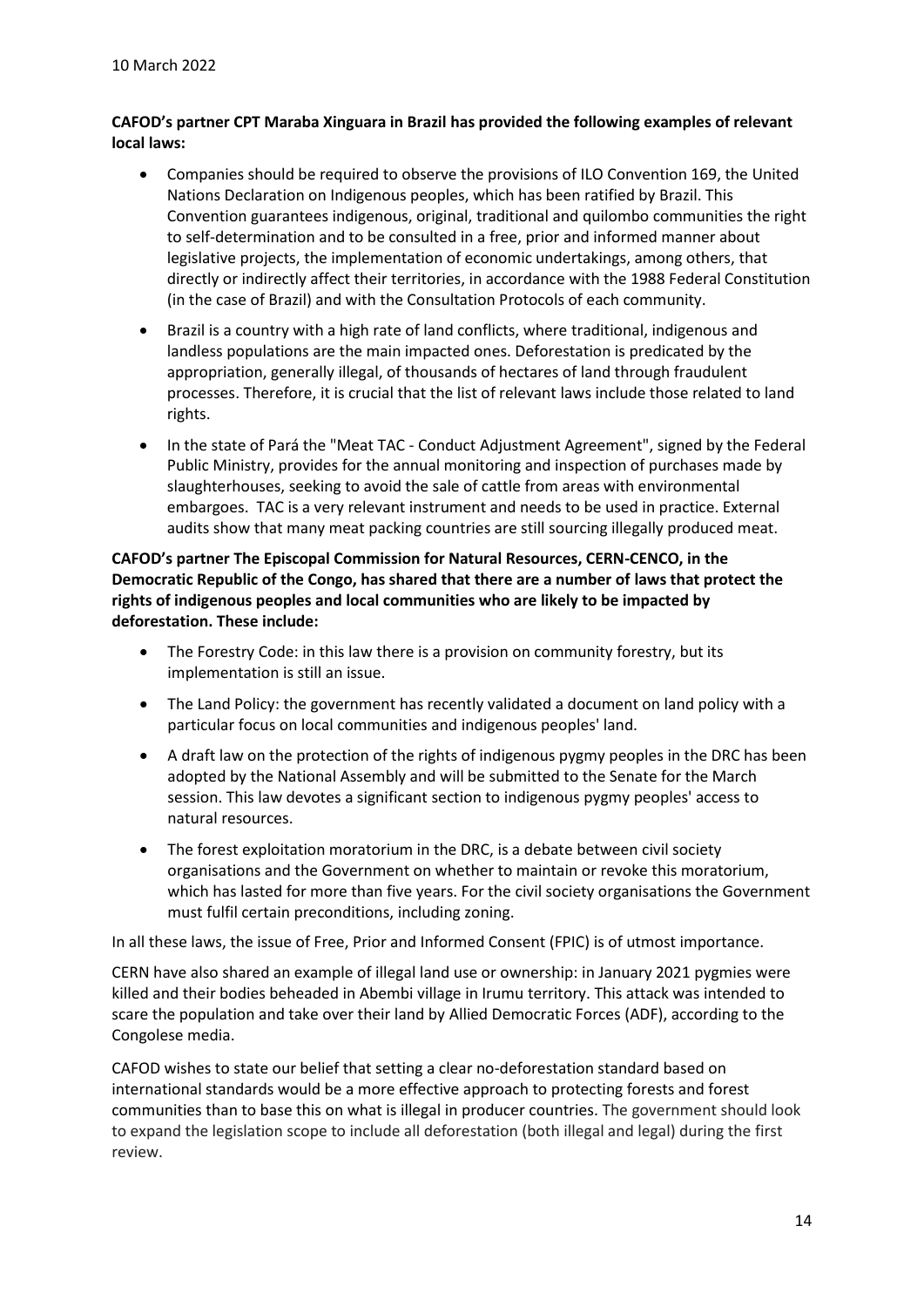**Question 47. Should we set out in guidance how businesses may use existing certifications and standards to help meet the due diligence requirement? Please state your reasons.**

- Yes
- No
- Do not know

Government should give guidance on how certification schemes can support a company's due diligence but clarify that certification schemes must not be used to meet the due diligence requirement itself. Some certification schemes and standards can help companies to identify risks and engage with smallholders and other stakeholders. However, many have widespread implementation and governance failures and businesses themselves are usually involved in setting the standards and enforcing them. These schemes cannot be a proxy for legal compliance. See the Greenpeace report 'Destruction Certified' for more details

[\(https://www.greenpeace.org/international/publication/46812/destruction-certified/\)](https://www.greenpeace.org/international/publication/46812/destruction-certified/).

**Question 48. Which of the following criteria should we set out in guidance to support the use of existing certification schemes and standards? Please tick all that apply and state your reasons.**

- proof of legality
- chain of custody
- robustness
- transparency
- other (please specify)

Please see our answer to question 47.

**Question 49. Please provide any relevant evidence on current business practices, methods, and metrics available to assess and mitigate risk.**

Please see our answer to question 46.

**Question 50. Can you provide any evidence on the cost of carrying out due diligence? Please provide details including how this relates to business size.** 

#### No answer.

**Question 51. Can you provide any evidence on the cost of carrying out due diligence for specific commodities? Please provide details about your answer.** 

#### No answer.

## **Question 52. Can you provide any evidence on the benefits to businesses of conducting due diligence for specific commodities? Please provide details about your answer.**

Potential benefits for such supply chain regulation include a level playing field for all companies seeking to be deforestation-free, clarity on company obligations with regard to human rights and the environment, and contributing to more sustainable and resilient supply chains in the long-term. Businesses support such regulation: in 2021 more than 30 leading UK businesses released a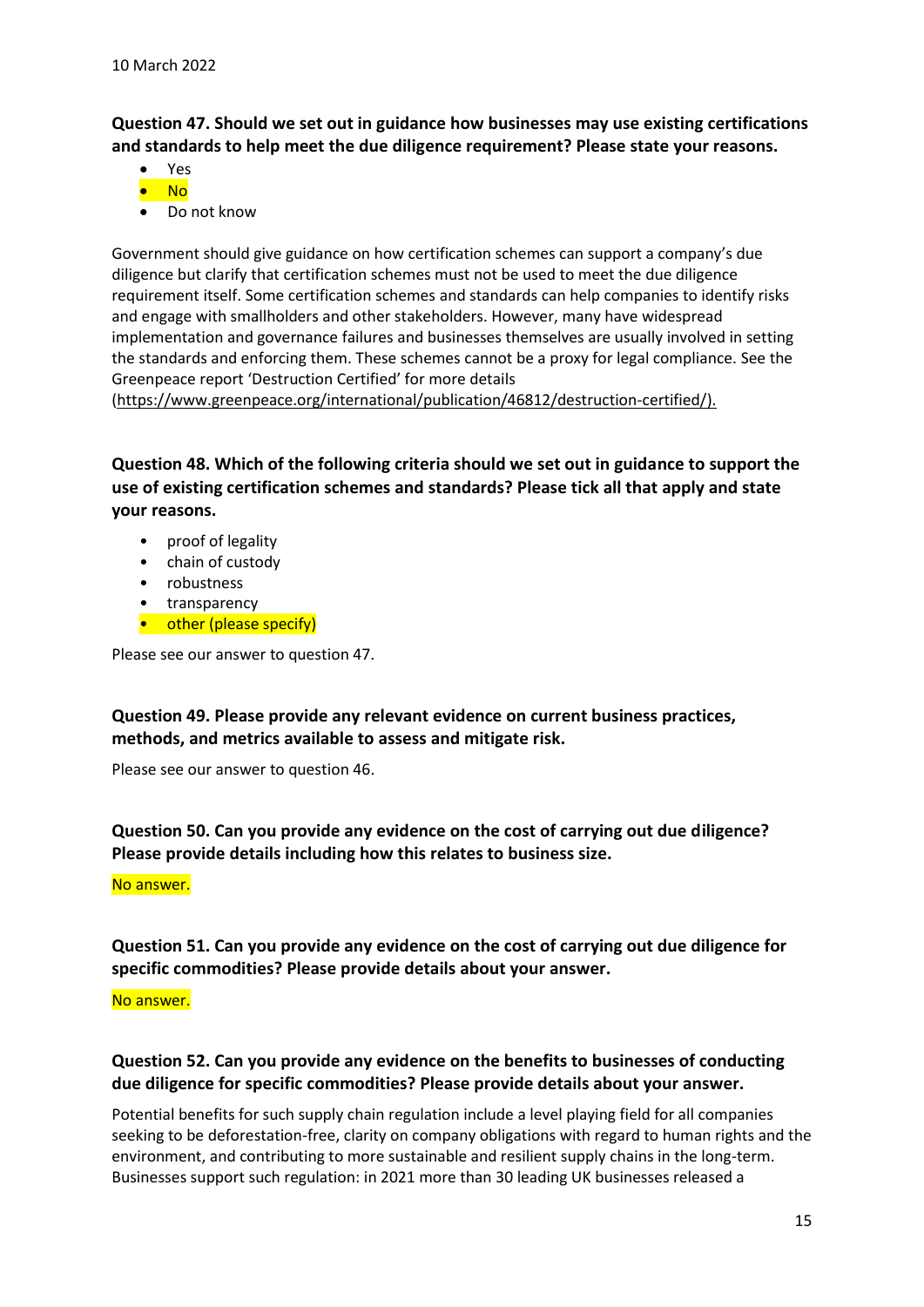statement calling for "ambitious primary legislation to mandate companies to carry out human rights and environmental due diligence" [\(https://www.business-humanrights.org/en/latest](https://www.business-humanrights.org/en/latest-news/uk-businesses-and-investors-call-for-new-human-rights-due-diligence-law/)[news/uk-businesses-and-investors-call-for-new-human-rights-due-diligence-law/\)](https://www.business-humanrights.org/en/latest-news/uk-businesses-and-investors-call-for-new-human-rights-due-diligence-law/).

## **Question 53. If you answered Question 52, can these benefits be quantified? Please provide details about your answer.**

No answer.

#### **Question 54. Can you provide any evidence on the costs to consumers of businesses conducting due diligence? Please provide details about your answer.**

There is considerable consumer demand for ethical products (see for instance, research by Ethical Consumer: [https://www.ethicalconsumer.org/research-hub/uk-ethical-consumer-markets-report\)](https://www.ethicalconsumer.org/research-hub/uk-ethical-consumer-markets-report), but consumers do not have the information nor means to hold companies accountable for their actions. Any costs passed on to consumers are likely to be low and offset by the clarity that legislation will give consumers on the ethics of the products they are purchasing.

#### <span id="page-15-0"></span>Reporting

#### **Question 55. What should businesses be required to report on to enable a regulator to identify areas for further scrutiny**?

Secondary legislation should explicitly detail what companies should report on, to avoid the shortcomings of reporting under the Modern Slavery Act, whereby companies have been able to provide reports of little substance while still complying with the legislation.

Firstly, companies must be required to outline the identification of risks and set out how they have, or will, address, prevent, mitigate and remedy any issues as applicable, and ongoing review of their due diligence process and its effectiveness. This must include all known links to environmental and related human rights harm – including harm that is not "illegal". This will enable regulators to identify risk that can be a precursor or high-risk indicator of a likely failure of legal compliance.

Secondly, in order to effectively enforce the prohibition element of this legislation, companies must be required to a) name the relevant local laws that apply; b) list the legal obligations that apply under that law; and c) show evidence that the legal obligations have been met.

Thirdly, traceability is fundamental to the success, or failure, of legislation, and legal (and other) due diligence cannot take place if the origin of a product is not traced or known. Company reports should include: a) detailed information about the commodities and derived products, including volumes traded, countries of origin and geo-location details, including indigenous peoples and territories within the sourcing area; and b) Information about the supply chain, including their full supplier data and principle financiers of their company group. Full transparency and traceability is a fundamental building block necessary for due diligence to be effective and this legislation could be crucial to incentivising this for other commodities. Global Witness's response to this consultation provides further detail on the importance of traceability.

Reports should be made public in their entirety and searchable on an online government database, as per the transparency in supply chain requirement of the UK's Modern Slavery Act. This database was introduced several years after the Act was implemented, the delay being a significant oversight that made it difficult for the government to enforce the act in practise, with NGOs taking up the role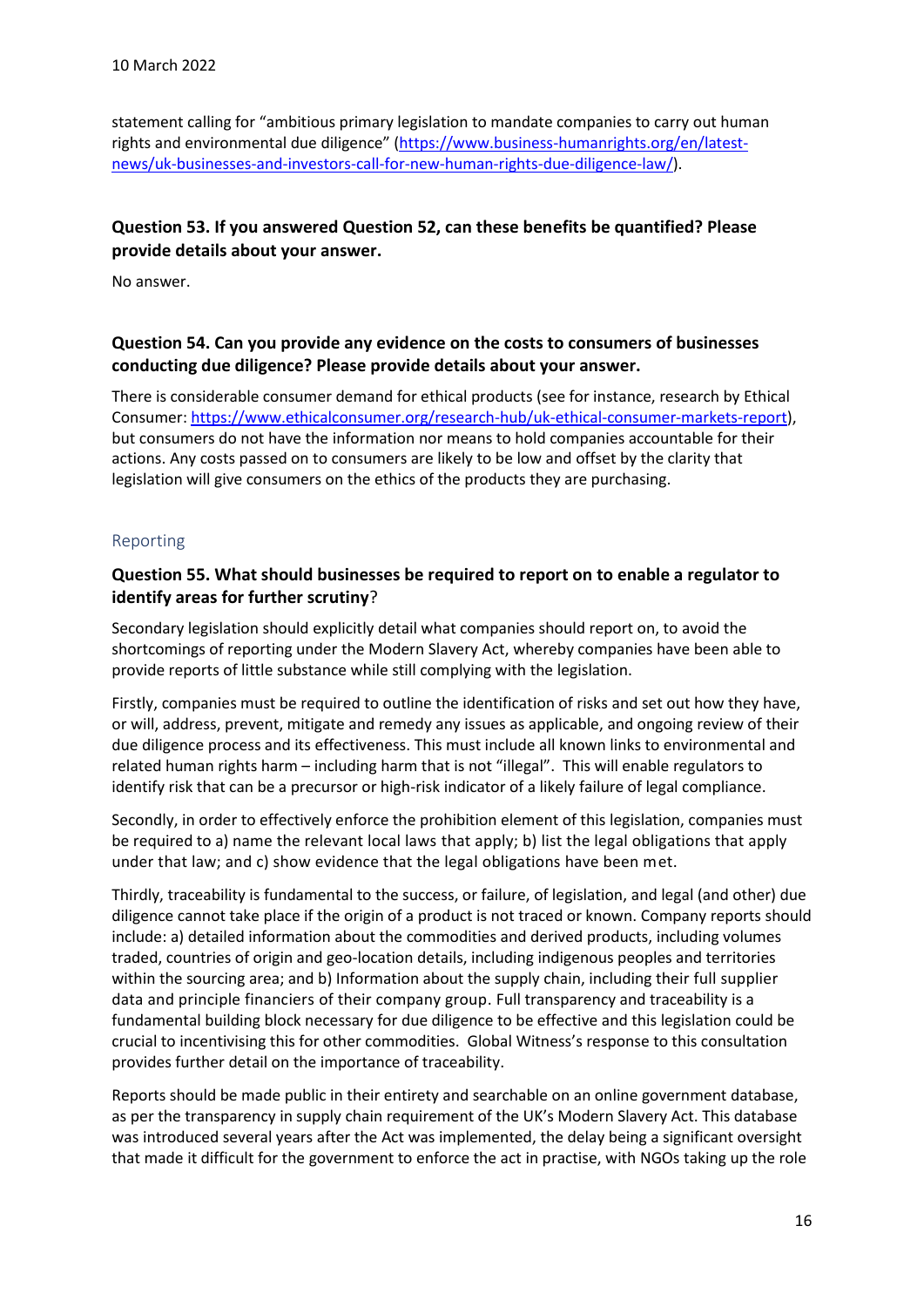of publishing company reports instead (see the following report for more detail: [https://media.business-humanrights.org/media/documents/Modern\\_Slavery\\_Act\\_2021.pdf\)](https://media.business-humanrights.org/media/documents/Modern_Slavery_Act_2021.pdf).

## **Question 56. Should non-commercially sensitive information about businesses' due diligence exercises be made public to increase sector transparency and accountability?**

- Yes
- No

## **Question 57. What information should be made public about businesses' due diligence exercises to support accountability and decision making?**

The principle first and foremost should be full disclosure for all companies in scope of the legislation. It is essential that NGOs and rights holders can access information in order to hold companies accountable. Affected rights-holders should be enabled to access information about the company's due diligence actions and outcomes, in order to draw attention to any violations of their obligations. The OECD Guidance on Due Diligence for Responsible Business Conduct lists the information that should be available to the public, including dealing with the matter of commercially sensitive information. This document should be referred to in any "best practise" guidance [\(mneguidelines.oecd.org/OECD-Due-Diligence-Guidance-for-Responsible-Business-Conduct.pdf\)](http://mneguidelines.oecd.org/OECD-Due-Diligence-Guidance-for-Responsible-Business-Conduct.pdf). This must be combined with a confidential mechanism for indigenous peoples and forest-dependent communities to make complaints to the enforcement body regarding deforestation on their land.

**In supporting our response, CAFOD's partner CPT Maraba Xinguara in Brazil has stated that**  "information must be made publicly available by companies should include: a socio-economic feasibility study of the project, an environmental impact study, measures to mitigate and make reparations for possible socio-environmental damage caused, the project budget, public hearings between communities and organised civil society, monitored by the Public Prosecutor's Office, and a guarantee of the community's power of veto over the proposed economic development project."

**CAFOD's partner The Episcopal Commission for Natural Resources, CERN-CENCO, in the Democratic Republic of the Congo, has been working to protect the forests of the Congo Basin.**  CERN have shared that the following information should be made public with regard to timber. Much land that has been cleared for timber is subsequently used to grow, raise or cultivate agricultural commodities.

- The procedure for acquiring the forestry and agricultural concession, the licence giving details about the date of authorisation, the duration of exploitation, the size of the concession, the social capital, the nature of the use of the concession, the location (province, territory, sector, chiefdom, etc.), the taxes paid, the cahiers de charge with the communities affected.
- In addition to the information on the acquisition procedure, the traceability of the timber should be added: Source of the timber (country of origin), name of the company and its country of origin, exploitation permit number of the concession, size of the tree, name (types) of the tree, date of felling, country of destination of the tree.
- The company must carry out an Environmental and Social Impact Assessment (ESIA) and submit an Environmental and Social Impact Management Plan (ESMP) prior to exploitation and publish them on its website before the start of exploitation (forestry and agriculture).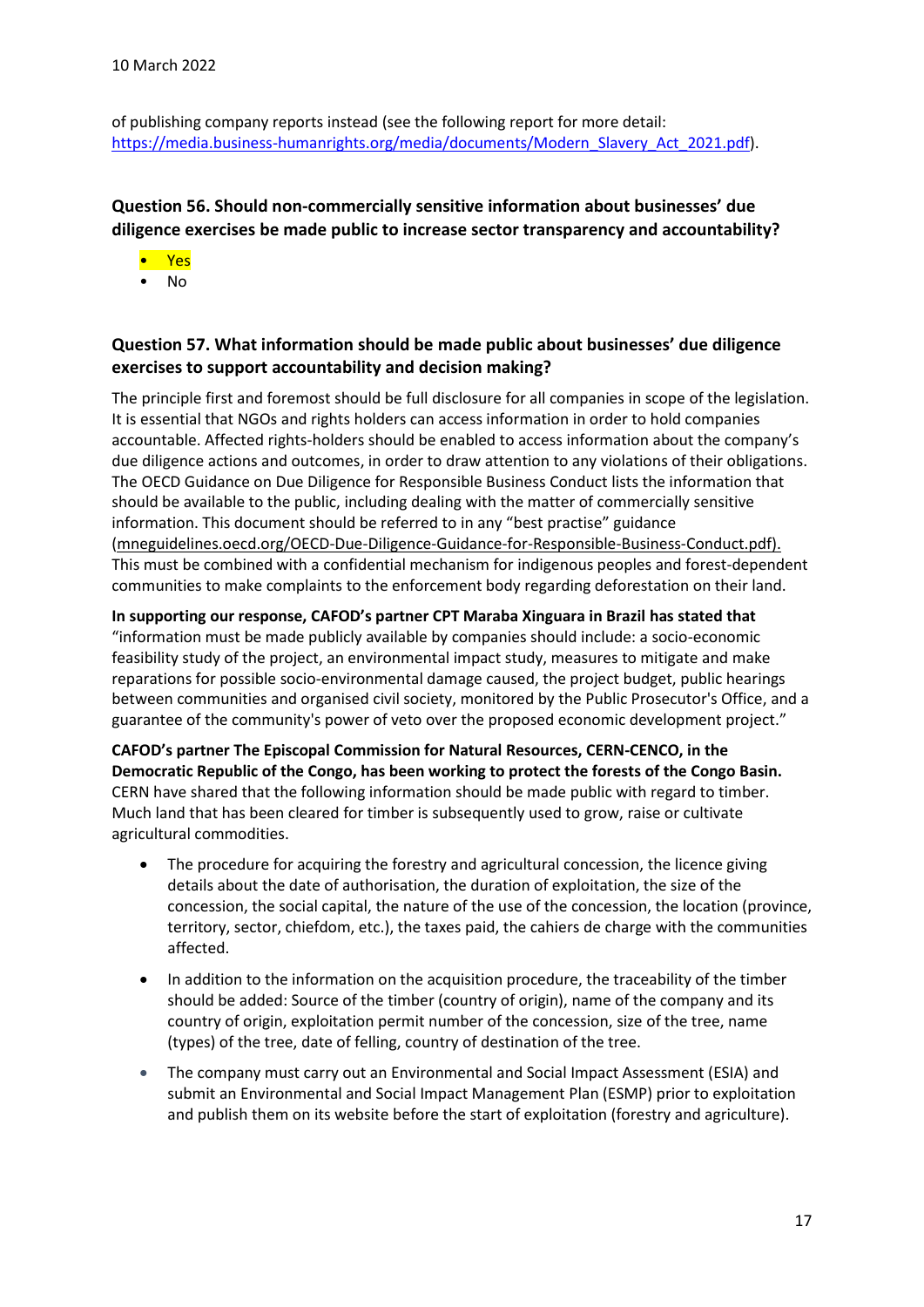## <span id="page-17-0"></span>Enforcement

**Question 58. Which criteria should the enforcement authority fulfil? Please tick all that apply and state your reasons.**

- UK-wide remit
- capacity to regulate
- capability and experience to deliver
- other (please specify)

Enforcement requires a dedicated, independent and well-funded enforcement body with real expertise in human rights, the environment and corporate accountability. This body must be adequately resourced, with sufficient expertise and powers, including to investigate on the ground in countries where commodities are produced. This enforcement system relies on transparency and provision of public information to support regulatory function.

The role of the regulator should be to:

- a) Monitor compliance via due diligence reports and publish a list of them.
- b) Collate and publish materials to support compliance, including a list of companies covered by the legislation and lists of relevant local laws in different jurisdictions, on the basis of consultation with local stakeholders.
- c) Enforce the law, including to take action where due diligence is not reasonable and/or appropriate in the circumstances and to enforce the legislation where companies have been found not to be in compliance with relevant legal standards. The regulator should also operate an accessible, transparent and confidential mechanism for the public and affected communities to submit complaints and concerns about potential non-compliance. The regulator should itself publish an annual report on enforcement actions taken, including complaints/concerns received and actions taken in response, and investigations conducted.

#### **Question 59. Should the maximum variable monetary penalty be £250,000?**

- Yes
- No
- Do not know

#### **Question 60. Do you have any further comments on the enforcement regime?**

Experience from the implementation of the UK's Modern Slavery Act demonstrates the need for effective enforcement mechanisms. An independent review of the Act, published in 2019, stated that an estimated 40 per cent of eligible companies are not complying with the legislation at all and limited penalties for non-compliance have not been enforced

[\(https://www.gov.uk/government/collections/independent-review-of-the-modern-slavery-act\)](https://www.gov.uk/government/collections/independent-review-of-the-modern-slavery-act).

Effective enforcement mechanisms are crucial to ensuring that companies follow their due diligence obligations and that they have meaningful impact. Any monetary penalties should be set on the basis of percentage of the company's turnover: fines of maximum £250,000 will not be sufficient to dissuade irresponsible business practice. The UK has demonstrated leadership in placing dissuasive sanctions on businesses before, for example, under the Bribery Act 2010 where the penalty can be up to ten years imprisonment and a fine can be unlimited.

The government should explore what level of minimum penalty would effectively deter noncompliance and be commensurate with the severity of the abuses that this provision seeks to tackle,